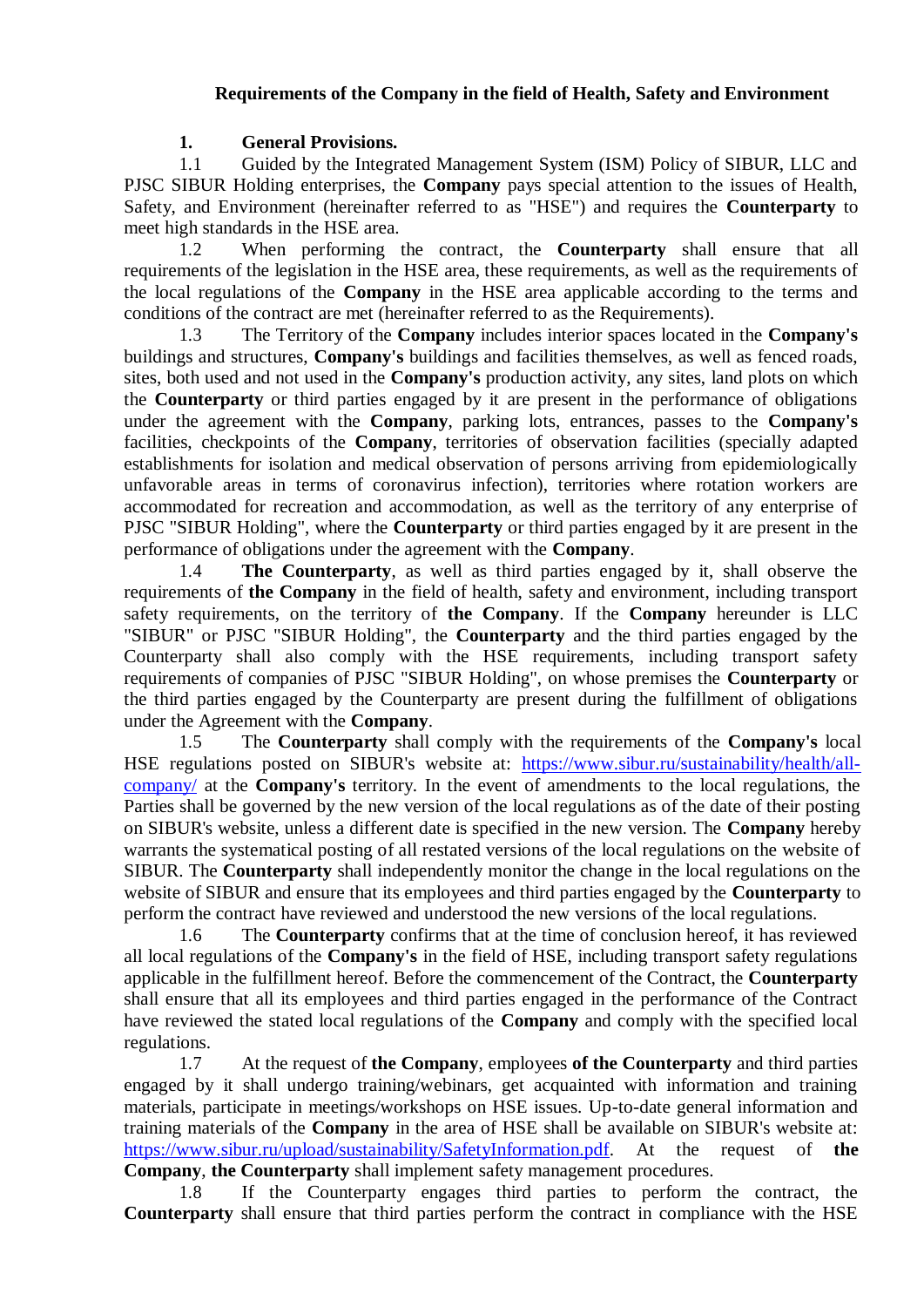<span id="page-1-0"></span>requirements of the **Company**. The engagement of a third party to perform the contract shall be agreed in writing with the **Company**. The Counterparty shall not have the right to engage employees under civil contracts to perform the contract at the facilities of the **Company**. At the request of **the Company**, **the Counterparty** shall provide a copy of the employment contract with the employee.

<span id="page-1-1"></span>1.9 The **Counterparty** shall be responsible for the actions of all persons admitted to the territory of the **Company** at the initiative of the **Counterparty**, regardless of whether the **Counterparty** has contractual relations with these persons and with the **Company** (if the **Counterparty** and/or third parties engaged thereby are actually admitted to the territory of the **Company** before the conclusion of the contract).

1.10 The fact of signing by the **Counterparty** of the Contract means the accession of the **Counterparty** to the HSE Requirements in the manner prescribed by Article 428 of the Civil Code of the Russian Federation. In the event of any discrepancies between the terms of these Requirements and the terms of the contract, the actions of the Parties shall be governed by the terms of the contract.

1.11 The **Counterparty** shall bear full responsibility for non-observance by its employees and employees or representatives of third parties engaged thereby of the requirements of the legislation in the HSE area and local regulations of the **Company** in the HSE area applicable according to the terms and conditions of the contract.

1.12 In case of broken support, power line breakage, damage to equipment, pipelines, underground utilities, damage to the health of the **Company's** employees and third parties engaged, environmental pollution, or other material damage through the fault of the **Counterparty** or third parties engaged, the **Counterparty** shall compensate to the **Company** all costs incurred by the **Company** to eliminate pollution, environmental damage, property restoration, compensation for the damage caused to the health of the **Company's** employees and third parties engaged, as well as fines paid on claims/orders of state supervisory and control bodies.

1.13 At the facilities of the **Company** transferred to the **Counterparty** under the Work Permit, the **Counterparty** shall bear responsibility for ensuring a safe environment and occupational health.

1.14 Non-compliance by the **Counterparty** and/or third parties engaged by the **Counterparty** of the Requirements shall be a significant violation of the terms of the contract and give to the **Company** the right to demand payment of a fine from the **Counterparty** under the list of penalties for violations of the Requirements, to suspend the performance of the contract until the violations have been remedied, and also to refuse to perform the contract unilaterally out of court without compensation of damages or losses, and without paying any compensation to the **Counterparty** related to such failure. The moment of termination of the contract in case of unilateral repudiation by the **Company** shall be the moment the **Counterparty** receives the relevant notice (claim) from the **Company**.

1.15 Non-observance by the employees of the **Counterparty** and/or employees of third parties engaged by the **Counterparty** of the requirements of the legislation of the Russian Federation or the **Company's** requirements to HSE or transport safety (including if such violations caused damage to the property of the **Company** and/or to the health of any person in the territory), shall entitle the **Company** to remove such employee and/or his immediate superior (another person) who controlled (should have controlled) the employee's activities from the territory of the **Company** , and not to admit him/her to the territory of the **Company** in future. Herewith, the **Company** shall not reimburse the losses incurred by the **Counterparty**.

# **2. Requirements to the organization of the HSE management system on the territory of the Company.**

2.1 The **Company** shall have the right to carry out inspections and audits of the **Counterparty**, third parties engaged thereby, works performed, production and utility premises, as well as employees and documentation of the **Counterparty** and third parties, engaged thereby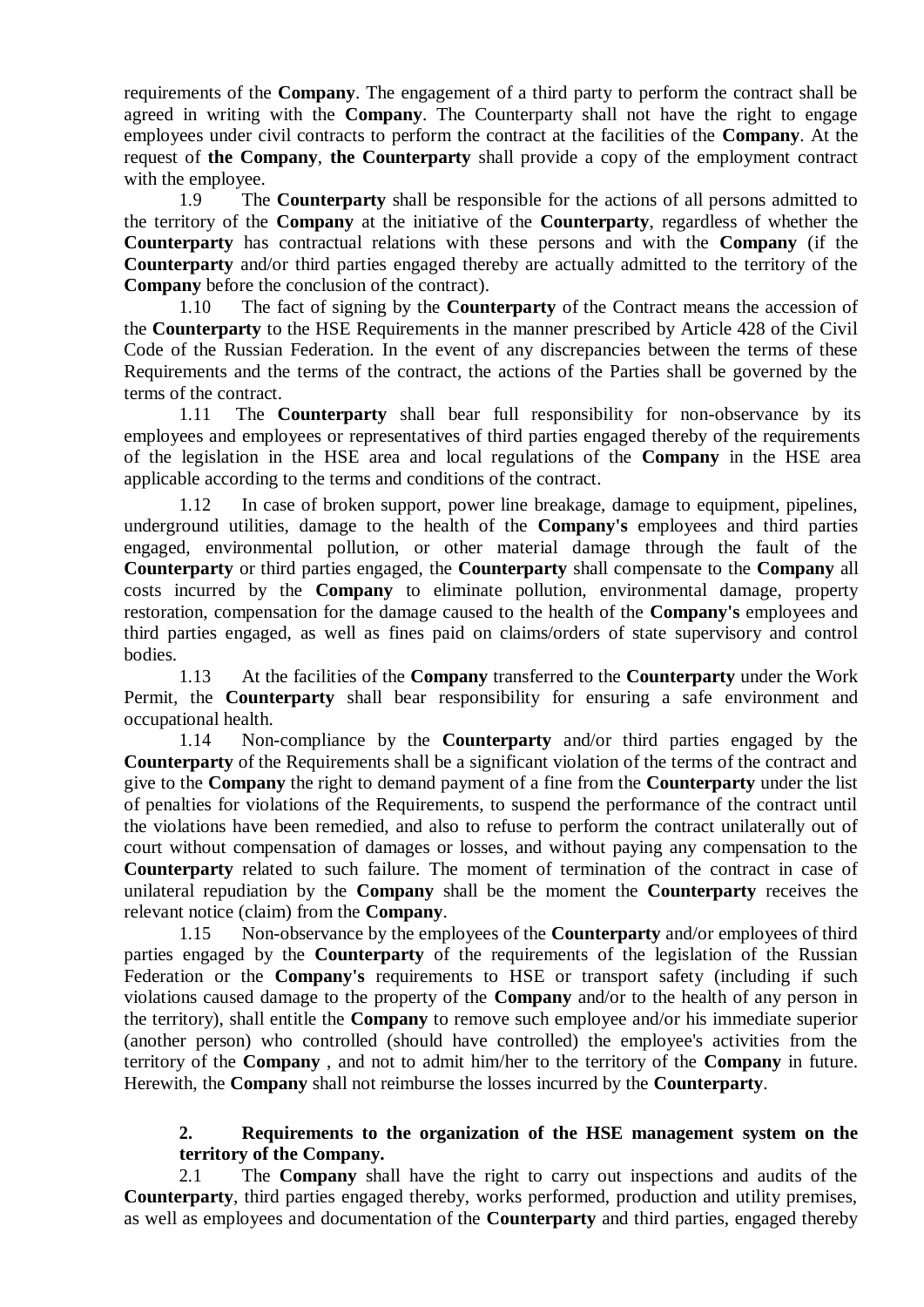for compliance with the HSE requirements, including the assessment of knowledge of the employees of the **Counterparty** and third parties engaged in the commission of the **Company**.

<span id="page-2-0"></span>2.2 When performing the contract on the territory of the **Company**, the **Counterparty** shall ensure the presence of the required number of qualified occupational, industrial, and fire safety specialists (hereinafter referred to as occupational safety specialists) at the worksites on the basis of one (1) specialist per a certain number of employees of the **Counterparty** and third parties engaged by it for the entire period of work (during the day), namely:

- for the headcount from 2 to 10 employees of the **Counterparty** and third parties engaged thereby (who are simultaneously present during the production/performance of works in the territory of the **Company**) — the Counterparty shall provide at least one qualified safety specialist or assign the duties of safety specialists to the representative of the Counterparty who manages works in the territory of the **Company**, provided that this representative shall not at the same time be responsible for carrying out hazardous works during the performance period;

- for the headcount from 11 to 50 employees of the **Counterparty** and third parties engaged thereby (who are simultaneously present during the production/performance of works in the territory of the **Company**) — the Counterparty shall provide at least one qualified safety specialist;

- for the headcount from 51 employees of the **Counterparty** and third parties engaged thereby (who are simultaneously present during the production/performance of works in the territory of the **Company**) — the Counterparty shall provide one qualified safety specialist at the rate of one (1) safety specialist for fifty (50) employees.

2.3 Information and documents regarding the safety specialist assigned together with the employees of the **Counterparty** and third parties engaged thereby to perform works in the territory of the **Company** shall be sent to the **Company** in advance before starting works to obtain approval for admission of the entire brigade (the entire staff of the **Counterparty's**  employees and third parties engaged thereby) to the territory of the **Company**. The risks of nonadmission to the territory of the **Company** (including the inability to fulfill contractual obligations) shall be borne by the **Counterparty**.

2.4 The **Counterparty** shall agree with the **Company** on HSE candidates who are intended to perform works in the territory of the **Company** with the provision of the following documents:

- documents confirming compliance with the requirements of the professional standard of a specialist in occupational health and safety (to the extent of activities in the field of industrial safety) and fire prevention (to the extent of activities in the field of fire safety);

document confirming at least one (1) year of work experience as a Safety Specialist (at the request of the **Company** a copy of the employment record book is submitted).

In case of non-compliance of the submitted documents with the requirements of the **Company**, lack of the necessary work experience, or according to another reasonable opinion of the **Company**, the safety specialist(-s) shall be replaced and the approval procedure shall be repeated.

2.5 Safety specialist, whose presence is conditioned by the headcount of the **Counterparty** and third parties engaged thereby (eleven or more persons who are simultaneously present during the production/performance of works in the territory of the **Company**), shall be released from his/her other duties and shall not combine positions (functions) for the period of production/performance of such works.

2.6 If more than 30 automotive vehicles (including the vehicles of third parties) are engaged in the performance of the contract, a road safety specialist (hereinafter referred to as the "RSS") shall be appointed in the **Counterparty's** organization without positions overlapping.

2.7 If the number of automotive vehicles exceeds 50 units, the **Counterparty's**  organization shall create a Traffic Safety Service in the number of at least 2 specialists with a specially equipped motor vehicle (with yellow or orange beacons, a radio station, and the Road Traffic Safety label).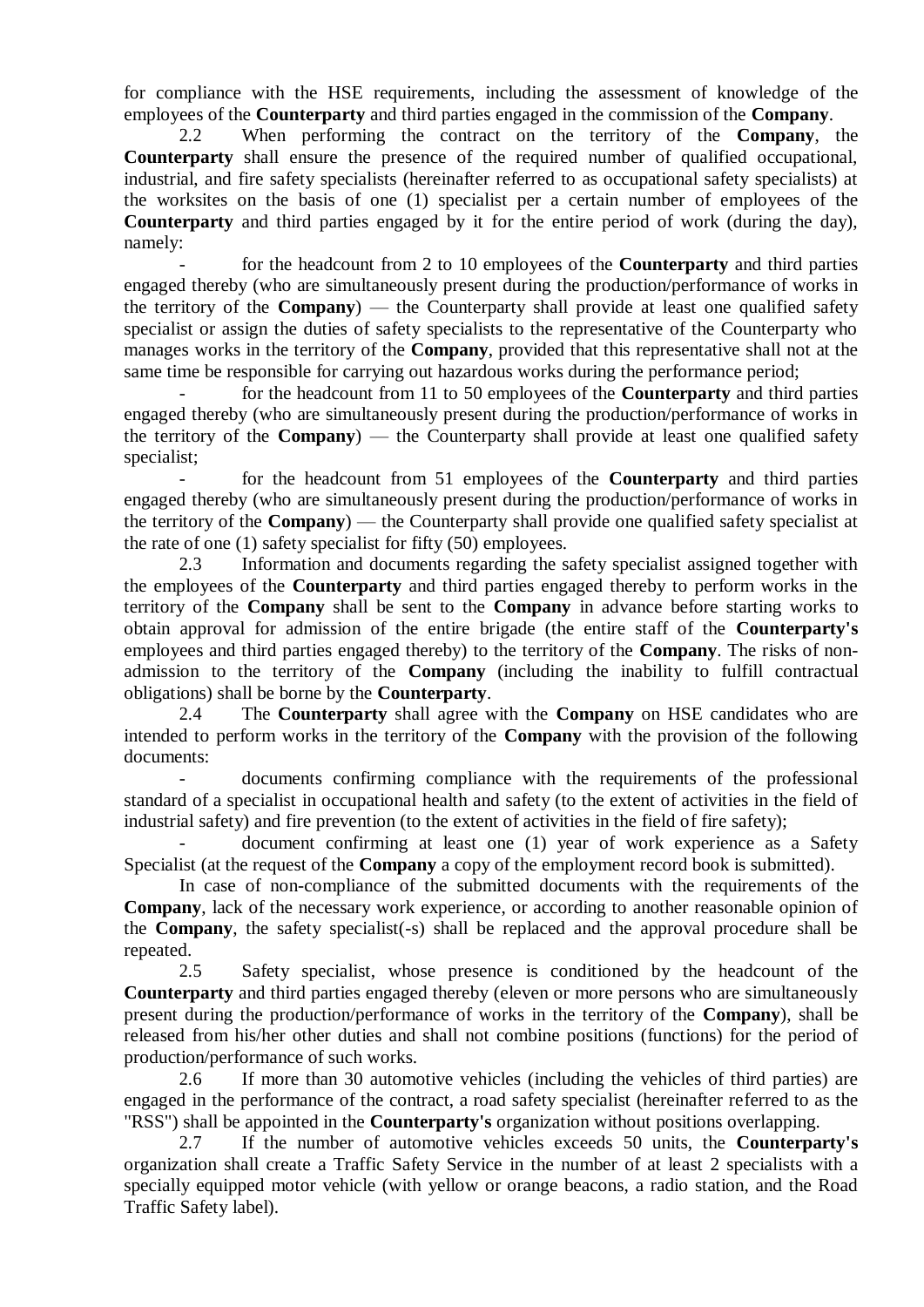2.8 The **Counterparty's** road safety specialists shall meet the professional and qualification requirements established by the Ministry of Transport of the Russian Federation.

<span id="page-3-2"></span>2.9 If in the course of production, economic or other activities of the **Counterparty** or persons engaged by it on the territory of the **Company** a negative impact nay be made on the environment, the **Counterparty** shall appoint persons responsible for industrial environmental control, work with production and consumption waste and compliance with environmental legislation. Persons responsible for industrial environmental control, work with production and consumption waste, and compliance with environmental legislation shall have qualifications that meet the requirements of the professional standard "Environmental Safety Specialist (Industry).

### **3. Key safety rules.**

<span id="page-3-1"></span>3.1 The uniform key safety rules (hereinafter referred to as the "KSR") are established in the territory and facilities of the **Company**, the violation of which is absolutely unacceptable and entails the mandatory application of disciplinary measures.

3.2 The **Counterparty** shall ensure that all employees and third parties engaged in the performance of the contract have reviewed the KSR before starting the performance of the contract.

3.3 All employees and third parties engaged by the **Counterparty** to perform the contract shall comply with the KSR. According to KSR, the employees and third parties engaged by the Counterparty, when in the territory of the **Company**, SHALL NOT:

3.3.1 Conceal information on major, significant, and high potential incidents.

3.3.2 Performance of highly hazardous works without a work permit.

<span id="page-3-0"></span>3.3.3 Disable or damage the integrity of interlocks, the emergency shutdown system, and safety devices on operating equipment without a relevant written permission.

3.3.4 Appear in the **Company's** premises in a state of alcoholic, narcotic, or other intoxication.

3.3.5 Smoke (including e-cigarette) in the **Company's** premises outside the places specially designated for this purpose or use open fire without a special permission.

3.3.6 Work at height without the use of collective protective equipment accepted by the **Company** and personal fall protection equipment.

<span id="page-3-3"></span>3.4 In order to prevent a violation of the KSR specified in clause [3.3.1](#page-3-0) if the **Counterparty** and (or) a third party engaged by the Counterparty has an HSE incident during the works at the **Company's** territory, **the Counterparty** shall:

- within 10 minutes of the incident report it to the dispatcher of the **Company**, as well as a representative of the unit in charge of the contract on behalf of the **Company** by any means of communication in any form;

- within 12 hours from the moment of the incident, he/she shall inform the details of the incident in the form prescribed by the **Company** to the e-mail address of the representative of the unit supervising the performance of the contract on behalf of the **Company** and the e-mail address [contractorsafety@sibur.ru,](mailto:contractorsafety@sibur.ru) and the photos/video from the place of the incident shall be attached to the e-mail message.

3.5 An up-to-date form for filling out an operational message about an incident with an incident classifier is posted on the SIBUR website at [https://www.sibur.ru/sustainability/production\\_safety/bc/](https://www.sibur.ru/sustainability/production_safety/bc/) (file for downloading can be found at [https://www.sibur.ru/sustainability/production\\_safety/bc/Operational\\_HSE\\_Incident\\_Report.xlsx\)](https://www.sibur.ru/sustainability/production_safety/bc/Operational_HSE_Incident_Report.xlsx)

3.6 In order to prevent a breach of the KSR specified in clause [3.3.1](#page-3-0) the **Counterparty** shall provide the **Company** with all known information about the incident without misrepresenting the facts.

3.7 To avoid the risks of incidents due to the performance of the contract under the influence of alcohol, drugs, or other intoxicants, the **Counterparty** shall:

before the start of each work shift and before admitting employees to work, check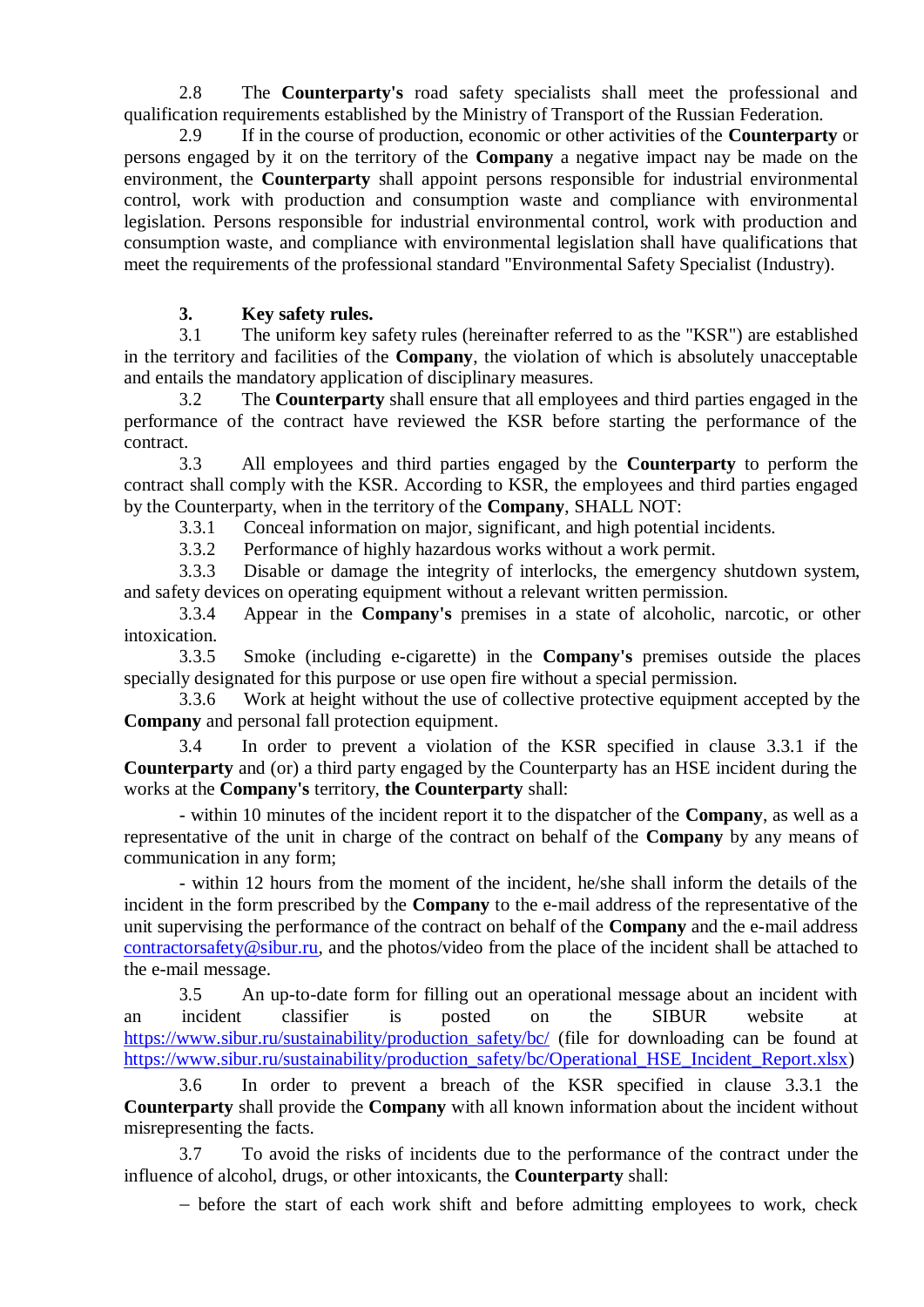employees and third parties engaged by the **Counterparty** for the signs of alcoholic, drug, or other intoxication;

 prevent employees and third parties engaged by the **Counterparty** from working under the influence of alcohol, drugs, or other intoxicants.

3.8 Failure to comply with the KSR shall be considered a gross violation of labor discipline. For violation of any KSR in all cases without exception, the offender shall be immediately suspended from the performance of the contract and shall be subject to disciplinary measures up to and including dismissal.

# **4. Requirements for the provision of HSE documentation.**

<span id="page-4-0"></span>4.1 Before the start of work, the **Counterparty** shall send information to the **Company** about the availability of documents for the right to work in accordance with the form of the **Company**, with attachment of copies of supporting documents. The set of provided documents shall include internal administrative documents, agreements, passports, protocols, projects, plans, orders, instructions, certificates (including the certificate of state registration of its facility that has a negative impact on the environment), licenses, permits, certificates, declarations, registers, logs, acts, flow charts, regulations and other documents that confirm the right to perform work and the safety of the work.

4.2 The **Counterparty** shall ensure that the documentation is current and available throughout the term of the contract. In case of changes in documentation, as well as at the request of the **Company**, the **Counterparty** shall provide copies of the relevant documents within one (1) business day.

4.3 At the request of the **Company**, the **Counterparty** shall provide certified copies of documents.

4.4 When carrying out construction and demolition work, the **Counterparty** shall provide a procedure for the management of construction and demolition waste (if there is a regional or local requirement to develop and coordinate such procedure) before the start of the contract performance.

# <span id="page-4-1"></span>**5. Requirements to training, certification, briefings and knowledge tests of employees in the field of HSE.**

5.1 The **Counterparty** shall be responsible for training employees and other persons engaged in the performance of the contract in safe methods and techniques for performing works and providing first aid, providing HSE briefings, organizing and conducting an internship at the workplaces and assessing HSE awareness and knowledge.

5.2 All managers, specialists, and employees, as well as other persons engaged by the **Counterparty** to perform the contract, shall have documents confirming that they passed the training and certification/assessment of HSE knowledge in terms of the type of works/services. At the request of the **Company**, the **Counterparty** shall provide information on training, certification, and knowledge testing of the employees engaged in accordance with the form of the **Company**.

5.3 Before proceeding with the performance of the contract, all employees and other persons engaged by the **Counterparty** to perform the contract shall:

- pass an introductory briefing of the **Company**, review the Integrated Management System (ISM) Policy of SIBUR, LLC and PJSC SIBUR Holding enterprises and KSR;

- review these requirements and the requirements of the local regulations of the **Company**  in the HSE area applicable in the performance of the contract of the **Company**;

- pass occupational safety briefings (primary, repeated, unscheduled, and target briefings) in the unit (at the place of work) of the **Counterparty** and third parties engaged by the **Counterparty** to perform the contract.

5.4 **The Counterparty** shall organize the training in qualified (agreed by the **Company**) organizations carrying out educational activities, under the requirements of the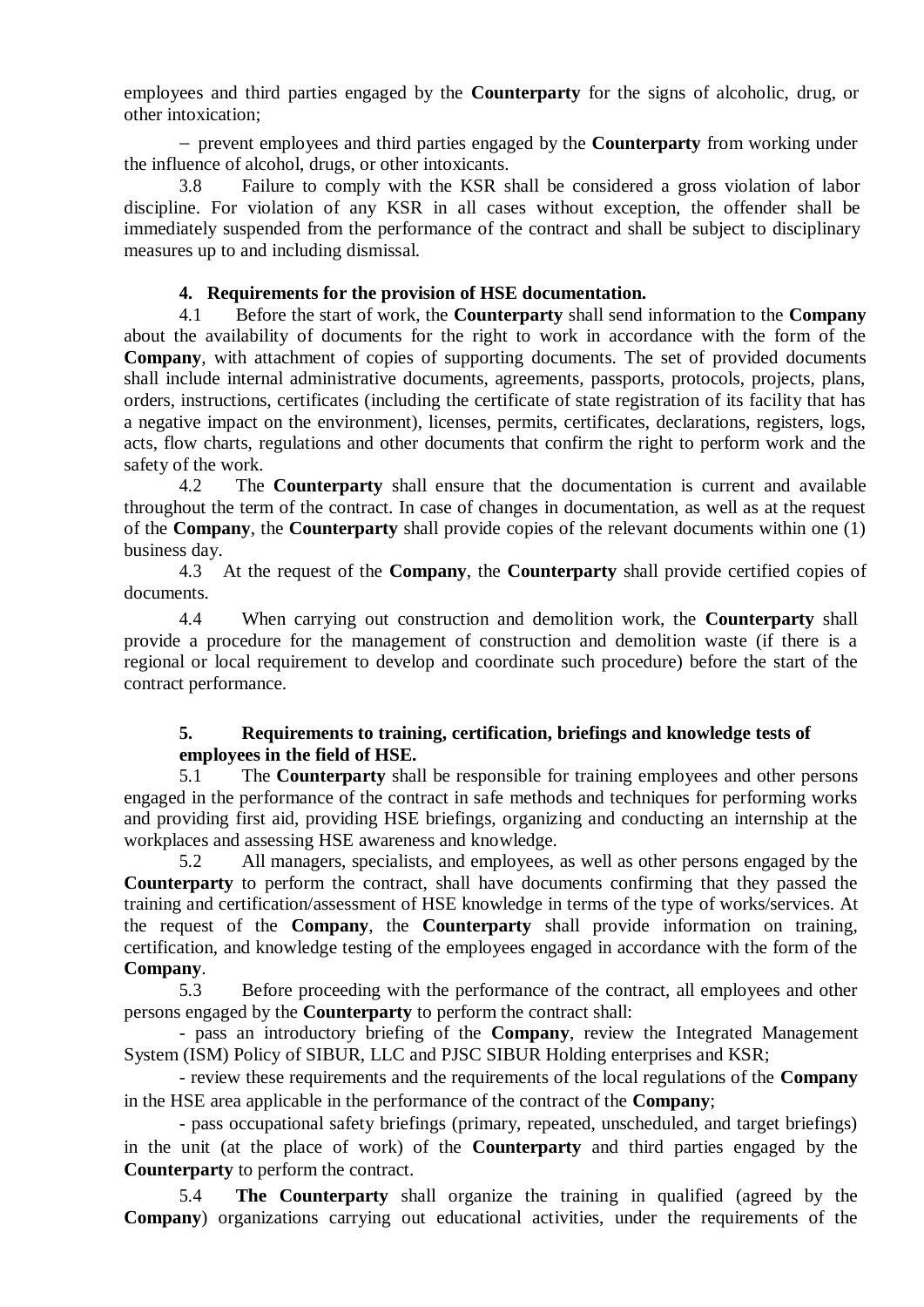legislation of the Russian Federation and the requirements of the **Company**.

5.5 The **Counterparty** shall ensure timely training of employees engaged for performance of the contract in safe methods and techniques of work performance, labor protection, first aid, for admission to certain types of work; certification in the field of industrial safety; conducting briefings on HSE; conducting a workplace training and testing the knowledge of HSE following the requirements of RF legislation and local regulations of the **Company**.

5.6 At the request of **the Company**, **the Counterparty** shall suspend and, if necessary, remove from the territory of **the Company** any employee of the **Counterparty** or a third party engaged by it for non-compliance with their qualifications to perform their job/professional duties, lack of documents confirming the passage of the necessary training, internships, briefings, certification and knowledge test in the field of HSE.

5.7 **The Company** may demand, and **the Counterparty** shall ensure, within the terms and to the extent specified **by the Company**, that the employees engaged by the **Counterparty** pass a knowledge test organized by the **Company**, as to their knowledge of the HSE requirements, the requirements to performing certain types of work under the contract, other requirements, knowledge of which is necessary to perform the **Counterparty's** obligations under this contract, as set forth in the regulations and regulatory and technical documents of the Russian Federation, particularly, during work at height, gas, fire, repair work, work with the use of lifting mechanisms, vehicles, excavation, welding work, work in electrical power installations and other types of work.

5.8 Upon agreement with the **Company**, an employee of the **Counterparty** or a third party engaged by the Counterparty who fails the knowledge test may be repeatedly admitted to pass the knowledge test. The **COMPANY** may prevent an employee who has not passed the knowledge and qualification test from performing work under the contract, and the **Counterparty** may not refer to the knowledge test as a circumstance that delays/hinders the performance of work and may not demand an extension of the work term on this basis.

# **6. Requirements to the organization of medical examinations, compulsory psychiatric examination and medical safety for employees.**

<span id="page-5-0"></span>6.1 The **Counterparty** shall arrange for employees a medical examination in qualified (approved by the **Company**) medical institutions before the commencement of work (taking into account the work performed and profession) under the Order of the Ministry of Health of Russia No. 29n dated January 28, 2021 "On Approval of the Procedure for Mandatory Preliminary and Periodic Medical Examinations of Employees Under Part Four of Article 213 of the Russian Labor Code, the List of Medical Contraindications to Work With Harmful and (or) Dangerous Production Factors, as well as Work for which Mandatory Preliminary and Periodic Medical Examinations are Performed"; other current legislation of the Russian Federation and local regulations of the **Company** on medical examinations.

6.2 The **Counterparty** shall ensure that its employees and employees of third parties engaged by it pass all types of mandatory medical examinations (preliminary, periodic, pre-shift, post-shift medical examinations, psychiatric examinations) and that the personnel of the **Company** and third parties engaged by it have medical certificates of established form, executed under the requirements of the current legislation of the Russian Federation, and shall provide the specified conclusions to the **Company** upon the first demand.

6.3 The **Counterparty** shall not admit to working its employees and the employees of third parties engaged by it if they have medical contraindications to the performance of work or do not have a medical certificate for admission to a particular type of work.

6.4 The **Counterparty** and third parties engaged by it shall ensure availability of duly issued medical books before carrying out works/providing services on the territory of the **Company** for employees of certain professions, whose activities are related to the production, storage, transportation, and sale of food and drinking water, public and domestic services, as well as in other cases provided for by the current legislation of the Russian Federation.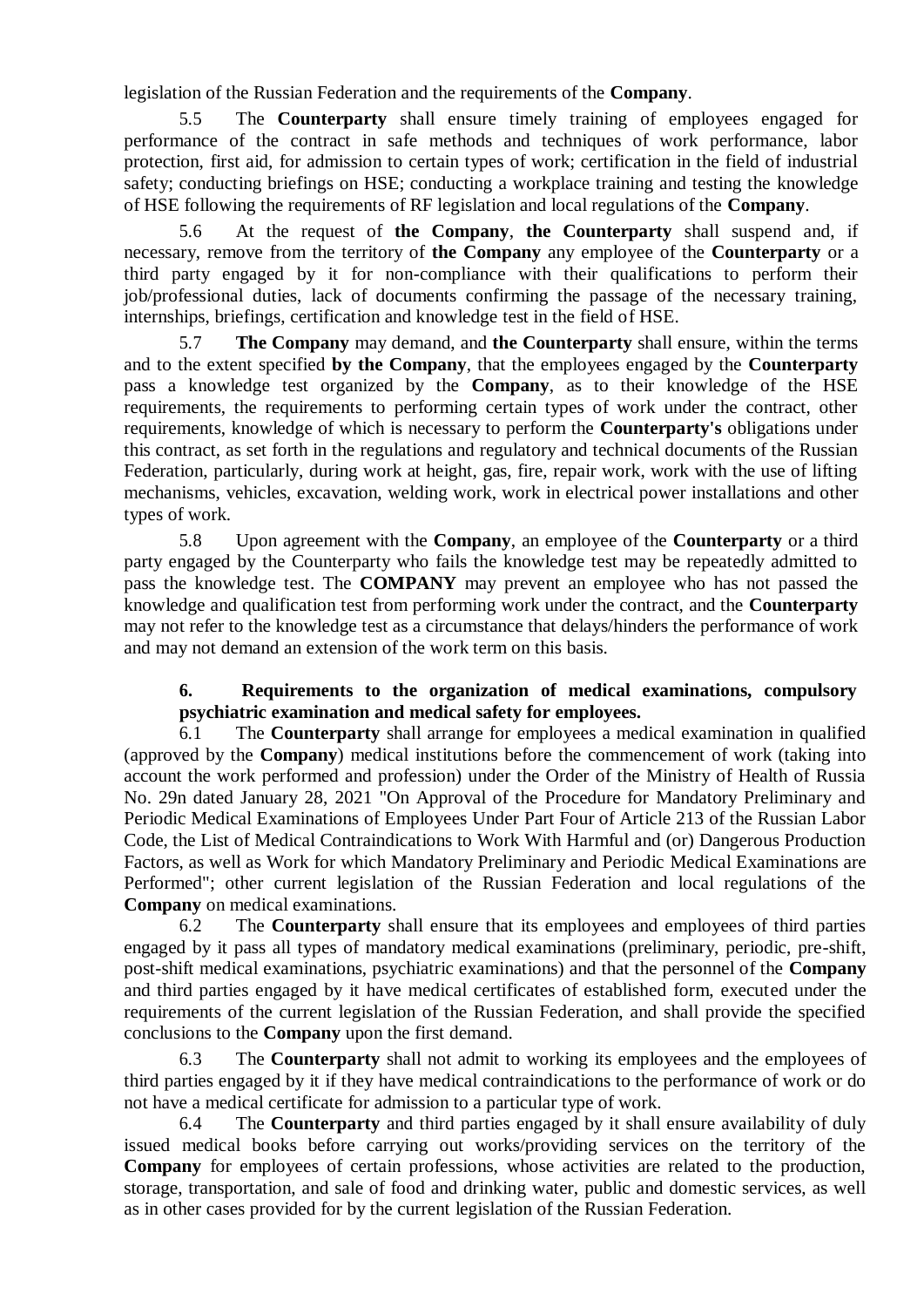6.5 At the request of the **Company**, **the Counterparty** before the start of the contract, as well as during its performance, the **Counterparty's** employee or an employee of a third party engaged by the **Counterparty** shall provide documents confirming the medical examination, if medical examination is mandatory for them under the current legislation of the Russian Federation (the results of preliminary (periodic) medical examination, decisions of the medical psychiatric commission, medical records and other documents confirming the medical examination passed).

6.6 The **Company** shall reserve the right to verify the original documents to confirm their accuracy. The documents shall be stored by the **Counterparty** at the place of work and be provided at the request of the **Company** within one business day.

6.7 At the request of the **Company**, the **Counterparty** shall suspend, and, if necessary, remove from the territory of the **Company** any employee of the **Counterparty** or a third party engaged by it, who has medical contraindications to the performance of work or does not have a medical certificate for admission to a particular type of work.

6.8 Before the start of work, the **Counterparty** shall provide, at its own expense, first aid equipment (including first aid kits) at the place of work in the amount and quality necessary and sufficient to provide first aid to the **Counterparty's** personnel and third parties engaged by it in the event of an incident.

6.9 The **Counterparty** shall verify that its employees and employees of third parties engaged by it have valid compulsory health insurance policies.

# **7. Requirements aimed at preventing the spread of coronavirus infection.**

<span id="page-6-1"></span><span id="page-6-0"></span>7.1 To ensure the protection of employees of the **Company** and its **Counterparties**, employees of the **Counterparty** and engaged third parties shall not:

7.1.1 Come to the operations facility or stay in the territory of the **Company** if they have symptoms or signs of acute respiratory viral infection (high body temperature (above 37 °C), coughing – dry or wet; rhinitis – nasal blockage; nasal cold and sneezing);

7.1.2 Refuse to undergo the temperature measurement procedure at the entrance to the **Company** territory or violation of its procedure, e.g., attempt to lower body temperature before the measurement is taken, refuse to record the examination results in the register, or refuse to comply with the requirements relating to body temperature measurement;

7.1.3 Violation of a 14-day self-isolation (quarantine) period by employees returning from abroad (the isolation period shall be calculated starting from the date of return from the trip) prior to entering the **Company** territory;

7.1.4 Stay in the territory of the **Company** with acute respiratory viral infection symptoms (high body temperature (above  $37 \degree C$ ), coughing – dry or wet; rhinitis – nasal blockage; nasal cold and sneezing);

7.1.5 Refuse to pass the temperature measurement procedure at the **Company**  territorу;

7.1.6 Violate requirements to safe distance:

- no less than 1.5 m between an employee of the **Company** and an employee of the **Counterparty** when moving within the **Company** territory,

- at least 1.5 m between employees in a designated smoking area;

- at least 2 m between employees of **Counterparties** and employees of the **Company**  during briefings held by representatives of the **Company** and/or when carrying out works, e.g., when signing a work permit or during works acceptance:

7.1.7 Deviate from an approved route of travel at the **Company** territory to a work place or a checkpoint.

7.1.8 Leave the approved area at a facility (including workplaces) without the approval of the **Company**;

7.1.9 Enter administration and amenity buildings of the **Company** without permission;

7.1.10 Neglect personal hygiene practices and epidemic control arrangements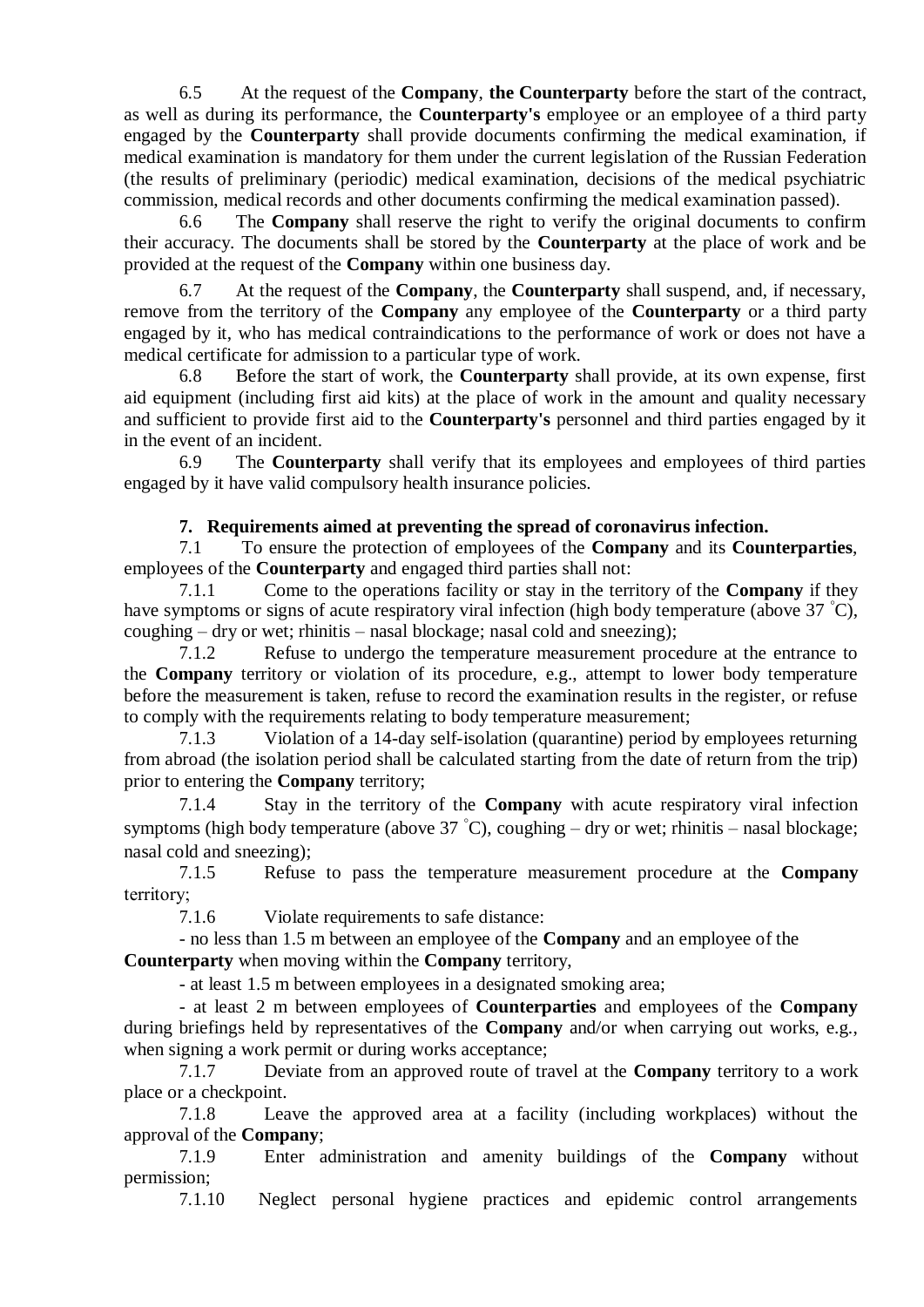established by the **Company**, as well as the requirements of the action plan provided for the isolation of employees suspected to have the coronavirus infection;

7.1.11 Neglect serviceable means of protection from airborne transmission of infections (respirators, medical face masks that cover mouth and nose; neglect using gloves and glasses);

7.1.12 Neglect the requirements for the provision of employees with the number of face masks required for the work shift, to timely replace face masks (in accordance with recommendations of the manufacturer and Rospotrebnadzor).

7.1.13 Violate any other applicable legal/regional requirement or provision of a local regulation of the **Company** aimed at preventing the spread of coronavirus infection.

7.2 For each of the above violations in the clause [7.1](#page-6-0) or other applicable legal, regional requirement or another requirement of the local regulation of the **Company**, aimed at preventing the spread of coronavirus infection, the **Company** may suspend the **Counterparty's** employee or a third party engaged by it from performance of the contract, by removing the employee from the **Company** and blocking access to the territory of the **Company**, not excluding the areas where rest and accommodation are organized for rotation workers.

7.3 Any losses that the **Company** may suffer (e.g., compensation of medical services provided to employees of the **Company**, forced outage due to the presence of any persons affected with the coronavirus, etc.) in connection with any violation of these HSE Requirements shall be claimed for compensation by the **Counterparty** whose employees (including employees of third parties engaged by that **Counterparty**) committed such violations.

7.4 The **Company** shall bear no responsibility in the form of any penalties or compensation for any losses caused to the **Counterparty** for any denial of entry to the **Company**  territory or suspension of its employees (or employees of engaged third parties) from work on grounds of failure to comply with the HSE Requirements.

7.5 **The Counterparty** shall ensure compliance with applicable legal requirements and requirements of **the Company**, including internal local regulations aimed at preventing the spread of coronavirus infection.

### **8. Requirements to the provision and use of personal protective equipment.**

<span id="page-7-0"></span>8.1 The **Counterparty** shall ensure that all employees and other persons involved in the execution of the contract have proper personal protective equipment (hereinafter  $-$  PPE), appropriate to the sizes of employees, harmful and/or hazardous production factors of the work/services performed, and their proper use during the work or stay in the **Company**, except for areas in which PPE use is not mandatory by the decision of the **Company**.

8.2 The **Counterparty** shall ensure that all employees and other persons, engaged by it to perform the contract, comply with the requirements defined by the Interindustry rules for providing employees with special clothing, special footwear, and other personal protective equipment (approved by Order of the Ministry of Health and Social Development of Russia No. 290n dated June 1, 2009), Standard Norms for Free Issue of Washing Agents and (or) Disinfectants to Employees and Work Safety Standard "Providing Employees with Washing Agents and (or) Disinfectants" (approved by Order of the Ministry of Health and Social Development of Russia No.1122n dated December 17, 2010), as well as other existing legislative acts of the Russian Federation and local regulations of the **Company** on provision and use of PPE.

8.3 The employees of the **Counterparty** and other persons engaged by the **Counterparty** to perform the contract shall apply:

8.3.1 While working or staying in the territory of the **Company**, except for areas in which the use of PPE is not mandatory by the decision of the **Company**:

- overalls with the logo and name of their organization, with reflective strips or protective clothing with a reflective vest with the logo and the name of their organization;

- closed special footwear with a toe stiffener, nitrile sole and anti-puncture insole;

- a protective helmet with a chin strap;

- protective gloves, to eliminate the risk of hand injuries;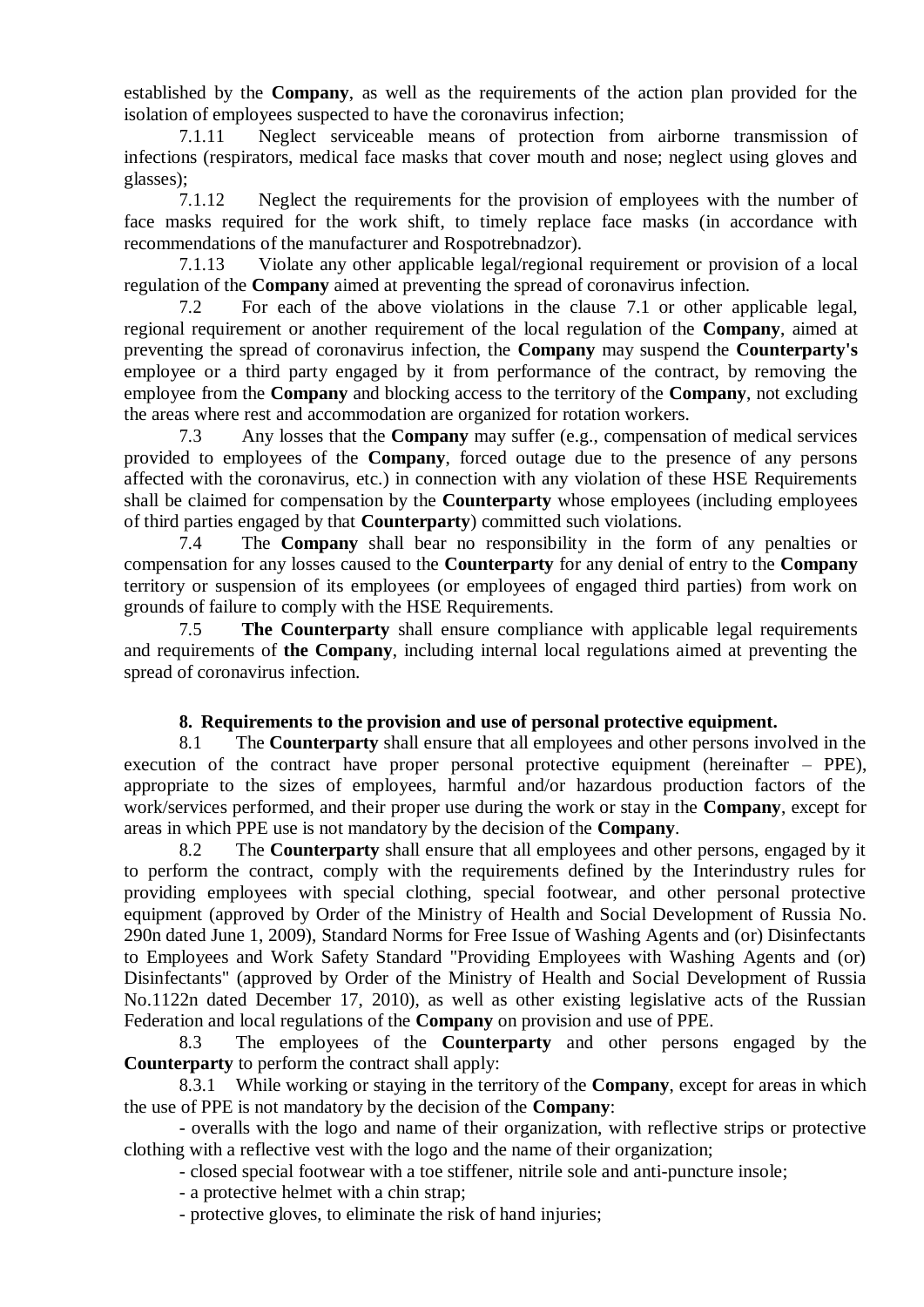- safety goggles;

- filtering or insulating gas mask or portable breathing apparatus (to have them labeled according to the harmful and hazardous factors and the requirements of the **Company**).

8.3.2 When working in winter on outdoor installations and in unheated rooms additionally:

- cold-protective overalls, with the logo and name of their organization, with reflective strips;

- closed cold-protective footwear with a toe stiffener, nitrile sole and anti-puncture insole;

- cold-protective gloves or work gloves;

- hat.

8.3.3 In an area where there is a high level of noise, additionally:

- earplugs or earmuffs with a protective helmet attachment.

8.3.4 When working at heights, additionally:

- systems of protection against falls from height, appropriate to the nature of the work, taking into account the reserve of height and hazards;

- means of rescuing and evacuating the worker in case he/she hangs up.

8.3.5 When performing welding work (being in the work area), additionally:

- fireproof or flame-resistant overalls with the logo and name of their organization, with reflective strips;

- heat-resistant mittens;

- face shield with helmet mounting.

8.3.6 When performing work (being in the work area) using manual or stationary grinders (e.g. angle grinder, sharpening machines), other spark-generating tools, water- and abrasiveblasting equipment, additionally wear full-face helmet-mounted protective shields.

8.3.7 When working in confined spaces, additionally:

- an insulating gas mask;

- safety harness with a signal-rescue rope.

8.3.8 When carrying out work involving the presence of dust or aerosols in the air of the working area, additionally:

- a respirator with an aerosol mask or a mask with replaceable filters that provide protection.

8.3.9 When carrying out work during which there is or is not excluded the possibility of harmful vapors, gases, and other substances entering the place of work that can cause adverse effects on the human body, additionally:

- filtering or insulating gas mask (based on working conditions and marking in accordance with harmful and hazardous factors and the requirements of the **Company**).

8.3.10 When working with caustic chemicals, additionally:

- overalls for protection against acid and alkaline solutions with the logo and name of their organization;

- protective apron;

- closed type goggles or face shield;

- gloves to protect against acid and alkaline solutions.

8.3.11 When working with pressurized media (including pressurized washing systems with excessive water pressure):

- closed type goggles or face shield;

- a raincoat for protection against water.

8.3.12 When working in electrical power installations, additionally:

- insulating overshoes (boots);

- insulating gloves;

- overalls for protection against electric arcs;

- a protective helmet for protection against electric arcs;

- helmet-mounted shield for protection against electric arcs.

8.3.13 When working in places of traffic, as well as when carrying out slinging work,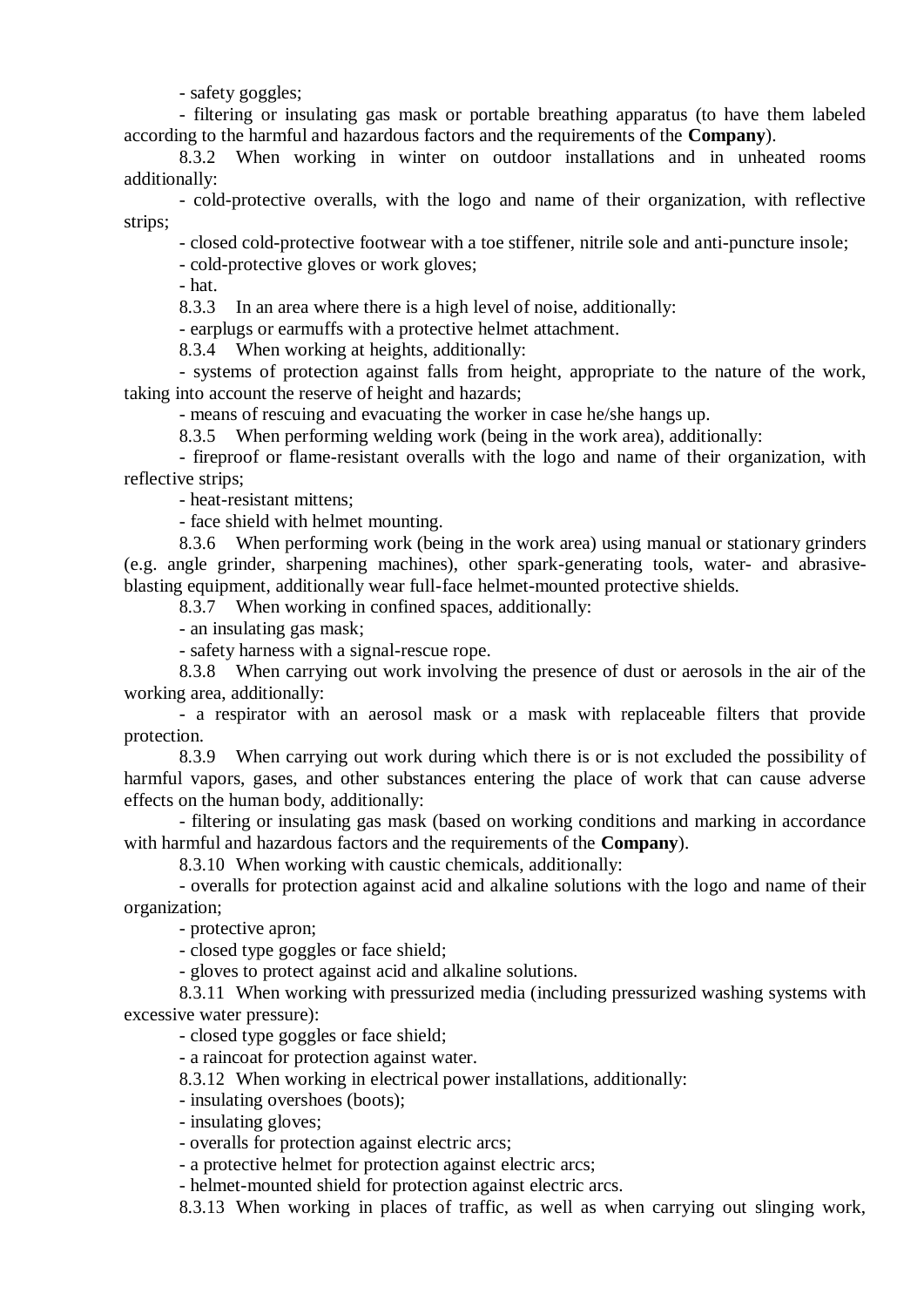additionally:

- a signal vest with the logo and name of their organization;

8.3.14 When carrying out work involving movement in the presence of snow/ice on the paths of movement outside hazardous areas, additionally:

- special anti-skid devices on shoes (ice shoes, snowshoes).

8.4 When performing work on the territory of the **Company**, the employees of the **Counterparty** and other persons engaged by the **Counterparty** to perform the contract shall use PPE according to the requirements of the documentation for the right to work (for example, instructions, work permit), as well as following the prescriptive safety signs posted in the work areas.

8.5 PPE of the employees of the **Counterparty** or third parties engaged by the Counterparty shall be used according to the manufacturer's operating instructions. PPE markings shall be legible. PPE with expired service life or wear and tear shall not be used and shall be removed from the territory of the **Company**.

8.6 The overalls of employees of the **Counterparty** and third parties engaged by the Counterparty shall be buttoned up with all buttons and the full length of available zippers, without letting the ends hang down or the pants or sleeves get rolled up.

8.7 To avoid hand injuries, employees of the Counterparty or third parties engaged by the Counterparty shall have hand protection against mechanical effects (abrasion, punctures, cuts, vibration, striking objects); against high temperatures (heat radiation, open flame, sparks, splashes of molten metal, dross, contact with heated surfaces with the appropriate temperature ranges); against low temperatures; dust; acid and alkaline solutions; water and solutions of non-toxic substances; organic solvents, including varnishes and paints based on them; oil, oil products, oils, fats; harmful biological factors (microorganisms); electric current; X-rays and radioactive contamination, as appropriate to the nature of the work.

8.8 The use of gloves by employees of the **Counterparty** or third parties engaged by the Counterparty shall be prohibited when working on the machines.

8.9 PPE shall be tested under the requirements of the current legislation of the Russian Federation, local regulations of the **Company** on the provision and use of PPE.

8.10 At the request of the **Company**, the **Counterparty** shall provide the employerapproved Standards for issuing free overalls, footwear, and other personal protective equipment to employees; personal cards for issuing PPE; personal cards for issuing washing agents and (or) detergents; certificates and declarations of conformity of PPE; manufacturer's instructions for PPE operation.

# **9. Requirements to equipment, materials, workplaces, and safe work.**

<span id="page-9-0"></span>9.1 **The Counterparty** shall ensure that the equipment, machines, mechanisms, site containers, tools, appliances, accessories, and other equipment (hereinafter – the equipment) and materials used for the performance of the contract are in technically sound condition. At the request of the **Company**, the **Counterparty** shall provide documentation (equipment passports, certificates/declarations of conformity, inspection/test logs, operating instructions, and other documents) confirming the quality and safety of the equipment and materials used. If there are no proper documents for the equipment, proper labeling of the equipment, as well as in case of noncompliance of the equipment with the submitted documents, the use of equipment shall be prohibited.

9.2 Placing of equipment at the place of contract performance shall be agreed in advance with the representative of the **Company**.

9.3 The places of the contract performance, as well as driveways and passages to them, shall be kept clean and tidy by the **Counterparty**, cleaned of debris, not cluttered with stored materials and structures.

9.4 At the place of performance of the contract, the **Counterparty** shall ensure the warning and protection of people from contact with harmful and hazardous production factors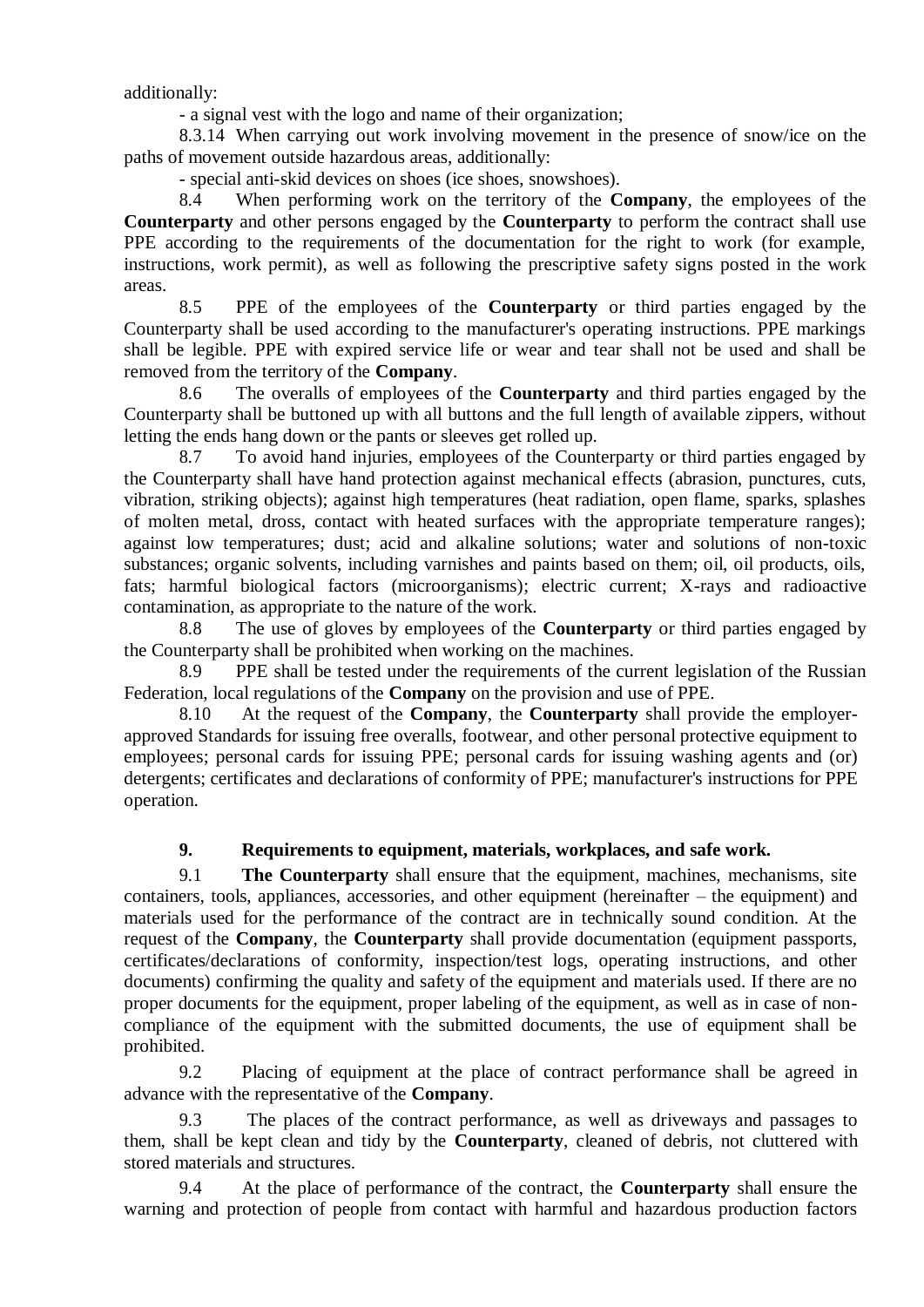associated with the performance of the contract (exposure to harmful and hazardous substances, falling as a result of slipping/tripping, falling from a height, falling objects, striking objects, crushing/clamping, electric shock, etc.), install fencing, safety signs and provide lighting if necessary. When organizing the movement of its employees, the **Counterparty** shall be guided by the requirements of local regulations of the **Company** for safe movement. If the territory is transferred to the **Counterparty by the Company**, **the Counterparty** shall be responsible for the absence of slippery surfaces, including cleaning of snow and ice to asphalt/hard surface, absence of garbage and foreign objects, and absence of damage to a hard surface on the paths of travel.

9.5 The **Counterparty** and third parties engaged by it shall use the equipment in accordance with its intended purpose, in compliance with the established rules of operation, labor safety rules, federal norms and regulations, as well as other requirements of the current legislation of the Russian Federation.

9.6 All equipment used by the **Counterparty** and engaged third parties shall be fit for use and maintained in safe, working condition.

9.7 Operation of the equipment, mechanisms, tools in a defective condition or with defective safety devices (locking, fixing, signaling devices and appliances), as well as exceeding the operating parameters above/below the parameters provided for in the documentation (passport, design, regulations, etc.) shall be prohibited.

9.8 The **Counterparty** shall conduct a safety risk assessment of the work performed according to the procedure of the **Company**, agree on the results of the risk assessment with the **Company** (in the form of a risk assessment report) and comply with measures to mitigate the identified risks.

9.9 The **Counterparty** shall comply with the requirements described in the following documents:

9.9.1 Labor Safety Rules for Working with Tools and Devices (approved by Order of the Russian Ministry of Labor No. 835n dated November 27, 2020);

9.9.2 Labor Safety Rules for Placement, Installation, Maintenance and Repair of Process Equipment (approved by Order of the Ministry of Labor of Russia No. 835n dated November 27, 2020);

9.9.3 Labor Safety Rules for Operation of Heating Facilities and Heat Consuming Units (approved by Order of the Russian Ministry of Labor No. 924n dated December 17, 2020);

9.9.4 Labor Safety Rules for Electric Welding and Gas Welding Work (approved by Order of the Ministry of Labor of Russia No. 884n dated December 11, 2020);

9.9.5 Labor Safety Rules for Painting Work (approved by Order of the Ministry of Labor of Russia No. 849n dated December 02, 2020);

9.9.6 Labor Safety Rules for Road Construction and Repair and Construction Work (approved by Order of the Russian Ministry of Labor No. 882n dated December 11, 2020);

9.9.7 Occupational Safety Rules for Construction, Reconstruction and Repair (approved by Order of the Russian Ministry of Labor No. 883n dated December 11, 2020);

9.9.8 Occupational Safety Rules for Metalworking (approved by Order of the Ministry of Labor of Russia No. 887n dated December 11, 2020);

9.9.9 Other applicable occupational safety rules, federal regulations in the field of industrial safety, the requirements of the current legislation of the Russian Federation describing the rules of safe work performance;

9.9.10 Other local regulations of the **Company**, describing the rules of safe work performance.

9.10 The **Counterparty** shall provide sanitary and living conditions for its employees and the employees of third parties engaged by it (heating/cooling and restrooms, dressing rooms, showers, washrooms, toilets, smoking and eating areas, drinking water supply) under the requirements of the current legislation of the Russian Federation. The use of the premises and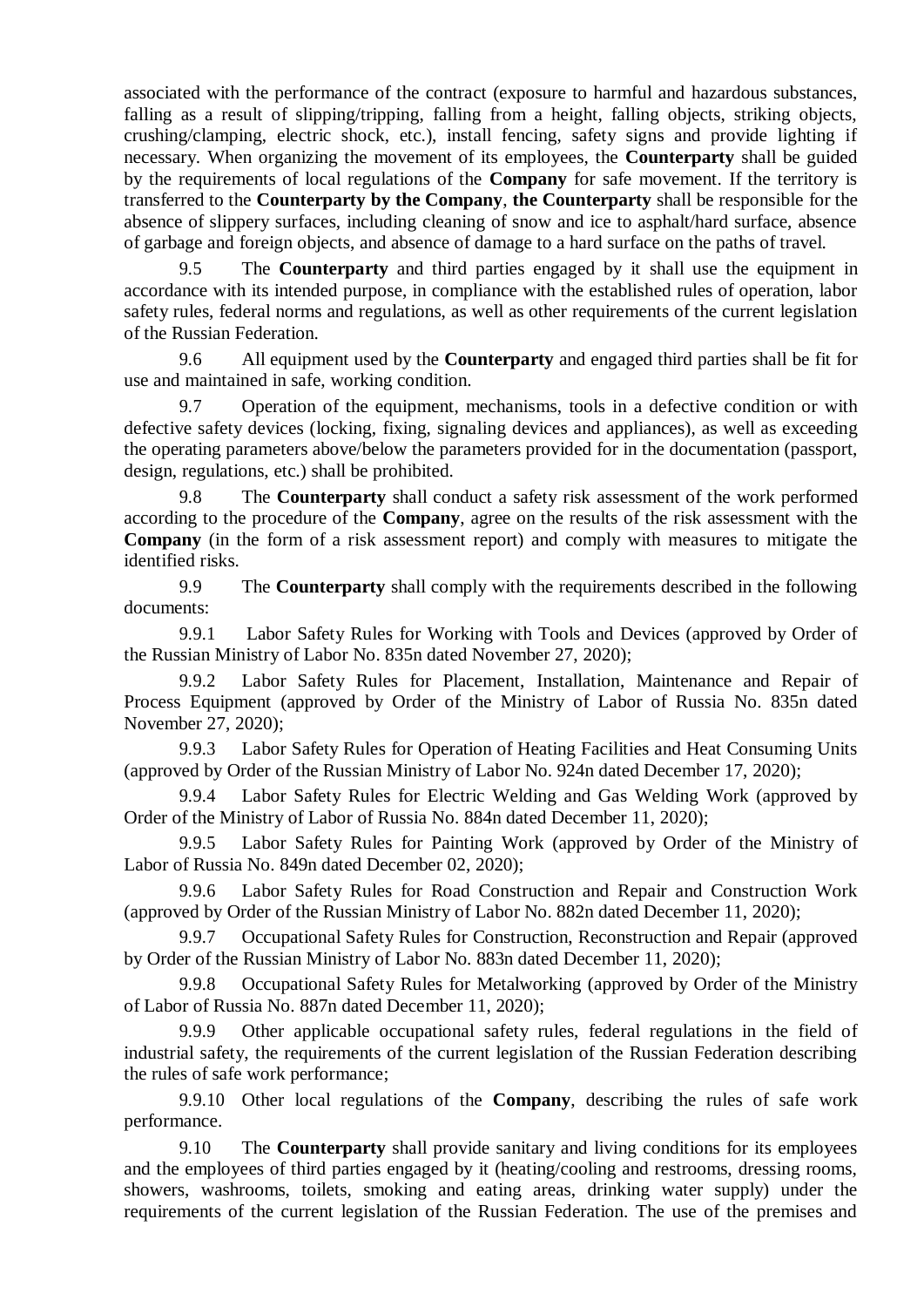<span id="page-11-0"></span>equipment of the **Company** shall be allowed only upon agreement with the **Company**.

## **10. Safety requirements for the operation of lifting equipment, including hoisting structures, as well as for loading and unloading work and the placement of cargo.**

10.1 The **Counterparty** shall ensure compliance with the requirements of Federal Regulations in the field of industrial safety "Safety Rules of Hazardous Production Facilities where Lifting Equipment is Used" (approved by Order of Rostekhnadzor No. 461 dated November 26, 2020), the Rules of Labor Protection for Handling Operations and Cargo Placement (approved by Order of the Ministry of Labor No. 753n dated October 28, 2020), and other requirements of the current legislation of Russia and local regulations of the **Company** in the field of safety of work with hoisting machines, as well as loading and unloading work and placement of cargo.

### **11. Electrical safety requirements.**

<span id="page-11-1"></span>11.1 **The Counterparty** shall ensure compliance with the requirements of the Regulations for Electrical Installations, the Regulations for Technical Operation of Consumers' Electrical Installations (approved by Order of the Ministry of Energy of Russia No. 6 dated January 13, 2003), the Labor Safety Rules for Operating Electrical Installations (approved by Order of the Ministry of Labor of Russia No. 903n dated December 15, 2020), and other requirements of the current legislation of Russia and the local regulations of the **Company** for the safe operation of electrical installations, power tools, and electrical appliances.

#### **12. Safety requirements to working at height.**

<span id="page-11-2"></span>12.1 The **Counterparty** shall ensure compliance with the requirements of the Occupational Safety Rules for Working at Height (approved by Order of the Russian Ministry of Labor No. 782n dated November 16, 2020), as well as other requirements of applicable Russian legislation and local regulations of the **Company**, describing the procedure for safe work at height.

12.2 The **Counterparty's** means of support used to perform work at any height shall comply with the following requirements:

- platforms of scaffolding shall have factory fencing, eliminating the possibility of falling people and various objects;

- the height of the fence railing shall be at least 1.1 m;

- the fence railing shall be able to withstand a concentrated static load of 700 N (70 kgf) applied in the middle of the element in the direction perpendicular to its axis, alternately in the horizontal and vertical axes;

- the fence shall have at least one intermediate horizontal element;

- the height of the flanging element (board fence of the deck) shall be at least 0.15 m.

12.3 The scaffolding shall have a passport containing installation instructions, information on the material design of the parts, as well as diagrams for mounting/dismounting the scaffolding.

12.4 Self-made elements from wood, plywood, chipboard and other production materials based on wood and other materials shall not be allowed, including partial manufacture.

12.5 Operation from random stands shall be prohibited.

12.6 Ladders shall be marked with an inventory number, next test date, belonging to the unit, and the name of the **Counterparty** or a third party engaged by it. Testing of ladders shall be carried out for wooden – once every 6 months; for metal – once every 12 months.

### <span id="page-11-3"></span>**13. Fire Safety Requirements.**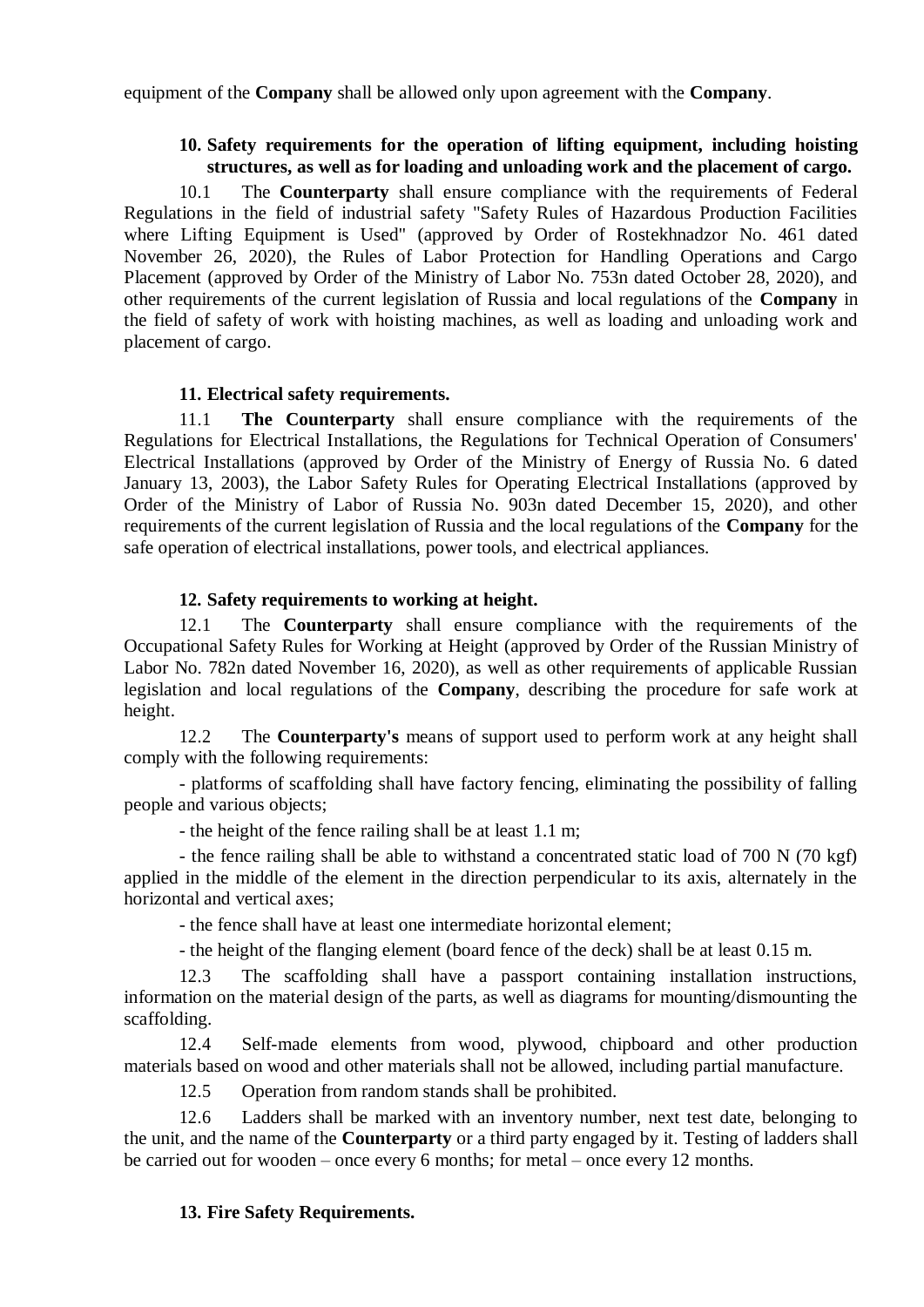13.1 The **Counterparty** shall ensure compliance with the requirements of Federal Law No. 69-FZ dated December 21, 1994 "On Fire Safety", Federal Law No. 123-FZ dated July 22, 2008 "Technical Regulations on Fire Safety Requirements", the RF Government Decree No. 1479 dated September 16, 2020 "On Approval of Fire Safety Regulations in the Russian Federation", as well as other requirements of the current Russian legislation and local regulations of the **Company** in the field of fire safety.

13.2 The **Counterparty** shall ensure that its employees and the employees of third parties engaged by it have mobile devices with an explosion protection class of at least Ex in places where the **Company** has established the obligation to use mobile devices with the specified explosion protection class. Wearing and using non-explosion-proof mobile devices in a hazardous area shall be prohibited.

# **14. Transport safety requirements.**

<span id="page-12-0"></span>14.1 The **Counterparty** shall ensure compliance with the requirements of Federal Law No. 196-FZ dated December 10, 1995 "On Road Safety", the RF Government Decree No. 1090 dated October 23, 1993 "On the Road Traffic Rules", the European Agreement dated September 30, 1957 "On the International Carriage of Dangerous Goods (ADR)", the Rules on Labor Protection in the Operation of Industrial Transport (approved by the Order of the Ministry of Labor of Russia No. 814n dated November 18, 2020), the Rules of Labor Protection on Motor Transport (approved by Order of the Ministry of Labor of Russia No. 871n dated December 09, 2020), as well as other requirements of the current legislation of the Russian Federation and local regulations of **the Company** in the field of transport and road safety.

14.2 If the work is performed within the territory of application of the Road Safety Interaction Regulations approved at ZapSibNeftekhim LLC, additional requirements to ensure transport safety shall be established by the said regulations posted on SIBUR's website at: [https://www.sibur.ru/sustainability/health/transportsafety/.](https://www.sibur.ru/sustainability/health/transportsafety/) In the event of changes in the regulations, the Parties shall be governed by the new version of the regulations as of the date of their posting on SIBUR's website, unless a different date is specified in the new version. ZapSibNeftekhim LLC shall guarantee the continuous publication of all editions of the regulations on the SIBUR website. The **Counterparty** shall independently monitor the change in the regulations on the website of the SIBUR and ensure that its employees and third parties engaged by the **Counterparty** to perform the contract have reviewed and understood the new version of the regulations.

### **15. Radiation safety requirements.**

<span id="page-12-1"></span>15.1 The **Counterparty** shall ensure compliance with the requirements of Federal Law No. 3-FZ dated January 09, 1996 "On the Radiation Safety of the Population", as well as other requirements of the current legislation of the Russian Federation and local regulations of the **Company** in the field of radiation safety from the harmful effects of ionizing radiation.

### **16. Requirements for the observance of labor discipline.**

<span id="page-12-2"></span>16.1 The **Counterparty** shall ensure that all employees and other persons engaged in the performance of the contract comply with the rules of conduct, prohibitions, and requirements determined by the Labor Code of the Russian Federation as well as local regulations of the **Company**.

16.2 To ensure a safe environment in the territory of the **Company**, the **Counterparty**  shall ensure that all employees and other persons engaged in the performance of the contract comply with the appearance standards. No one shall be allowed to be present in the territory of the **Company**:

- in shorts, knickers, Capri pants, leggings;

T-shirts, tops;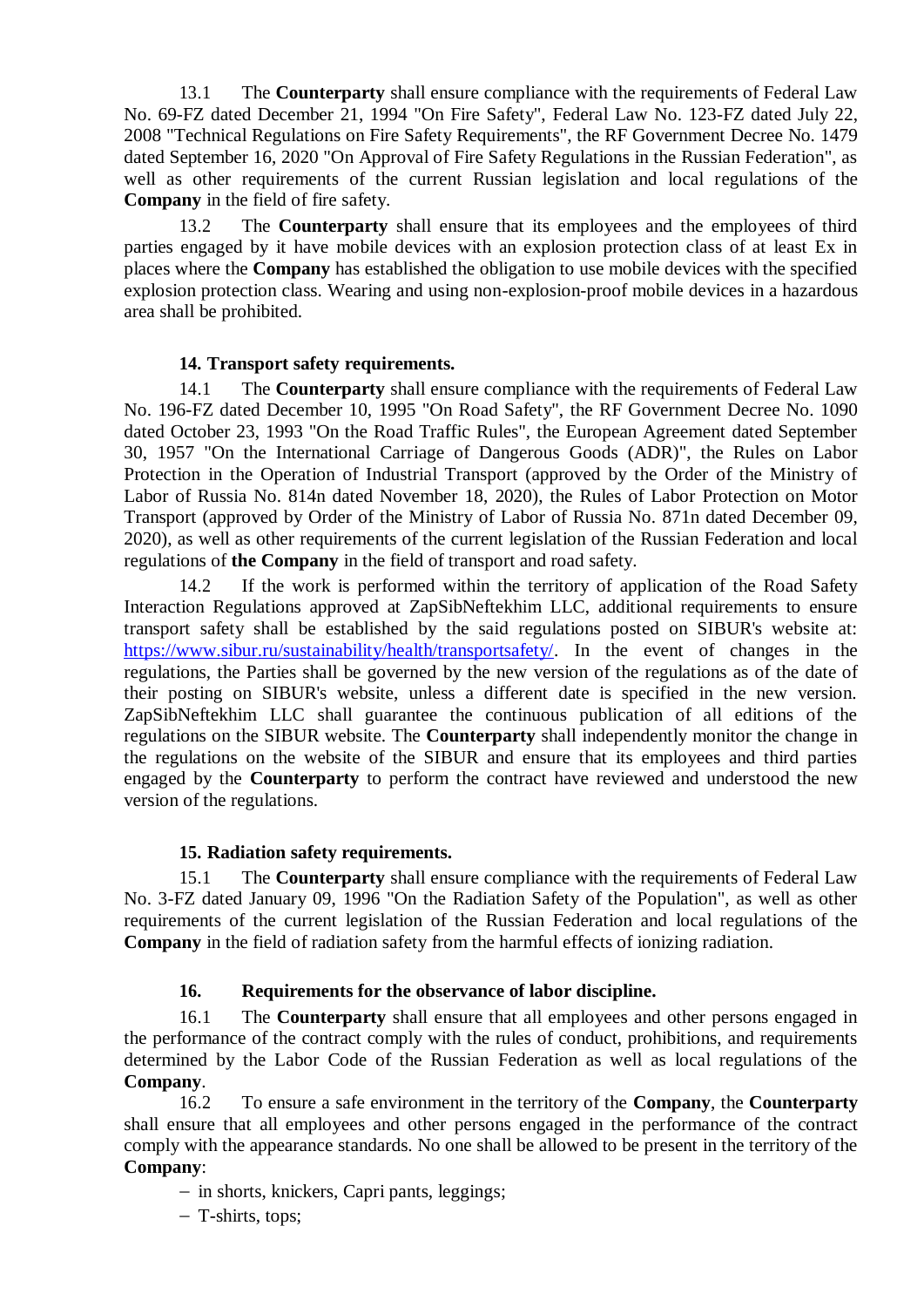- open toe/heels shoes.

16.3 In buildings and structures as well as in the territory of the **Company**, the **Counterparty** shall not allow its employees and third parties engaged thereby to launch and use any game applications and programs on any portable electronic devices, including those with augmented reality effect or using services geolocation (Pokemon Go, etc.).

16.4 The **Counterparty** shall prohibit its employees and employees of third parties engaged by the **Counterparty** from playing with equipment, tools, and dangerous entertainment on the territory of the **Company**.

16.5 The **Counterparty** shall ensure the correct behavior of its employees and third parties engaged thereby, prevent threats, insults, and other manifestations of aggression towards each other, the employees of the **Company** and its **Counterparties**, and employees who monitor the compliance with the HSE requirements of the **Company**.

16.6 In case of application of the representative of the **Company**, an employee of the **Counterparty** or a third party engaged by it shall introduce himself (tell the name of the organization, the employee of which he is, his position/profession, and full name).

# **17. Environmental requirements.**

17.1 The **Counterparty**, as well as third parties engaged by it, in the performance of works under the contract, shall independently carry out activities and bear responsibility according to the provisions of the current legislation of the Russian Federation in the field of environmental protection, sanitary and epidemiological legislation and rational use of natural resources.

<span id="page-13-0"></span>17.2 The **Counterparty** shall determine and agree with the **Company** on the procedure for handling waste generated as a result of the **Counterparty's** activities before the start of the contract performance. Unauthorized accumulation of waste on the territory of the **Company** shall be prohibited.

<span id="page-13-1"></span>17.3 Contamination of the **Company's** premises with oil products and other substances that have a negative impact on the environment, including waste from vehicle washing shall be prohibited.

17.4 The **Counterparty**, as well as third parties engaged by it, shall comply with the requirements of the Clean Sweep Initiative, namely:

17.4.1 The **Counterparty** shall for the time period of provision of services accept the policy of PJSC "SIBUR Holding" to adhere to the principles of international program Operational Clean Sweep placed on SIBUR's website: [https://www.sibur.ru/sustainability/sibur\\_environment/](https://www.sibur.ru/sustainability/sibur_environment/) (hereinafter referred to as the Program).

17.4.2 When performing obligations under the contract the **Counterparty** shall comply with the Program and ensure the compliance with the same by its affiliates, in particular, to ensure prevention of release to/discharge into the environment of polymer pellets, flocks and powder, localization of scattered materials, prompt and efficient clean up and proper disposal of pellets, flocks and powder.

# <span id="page-13-2"></span>**18. Requirements to the investigation of incidents.**

18.1 The **Company** may conduct its own investigation of the incident and request explanations from the **Counterparty**. The **Counterparty** shall provide all necessary information (including on the third parties engaged thereby) for the investigation and, at the request of the **Company**, shall assist the **commission for incident investigation** within the terms specified by the Company.

18.2 Accidents that happened to the employees of the **Counterparty** or a third party engaged by the **Counterparty** shall be investigated by the **Counterparty** with the obligatory participation of the **Company's** representatives in the investigation.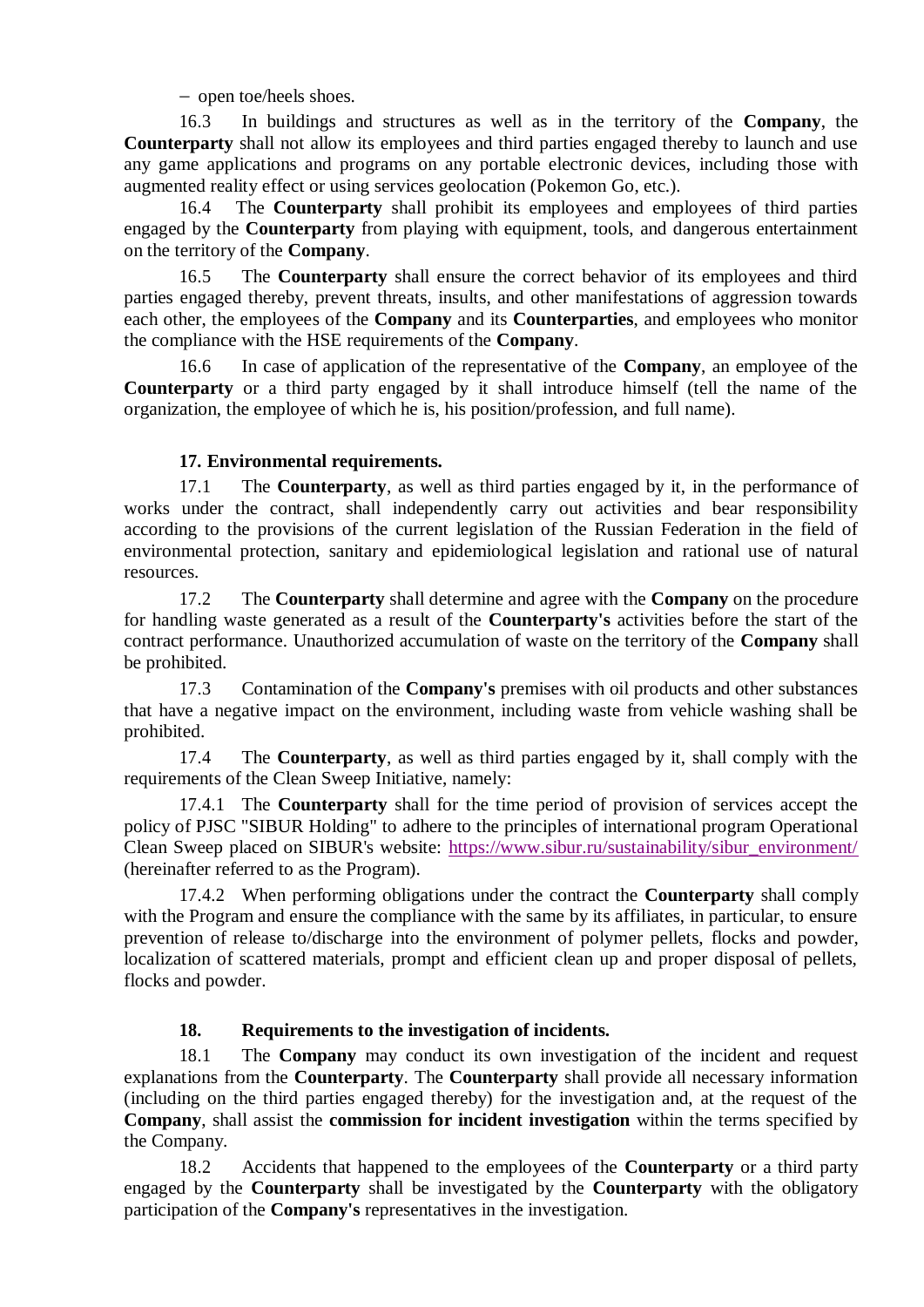18.3 The **Counterparty** and third parties engaged thereby to perform the contract shall notify the state supervision bodies about accidents that happened to their employees according to the procedure established by the current legislation.

18.4 In the event of environmental pollution by the **Counterparty** or third parties engaged thereby, the **Counterparty** shall reimburse the **Company** for all costs incurred thereby to eliminate this pollution, compensate for environmental damage, and pay fines under claims/orders of state supervision and control bodies.

# **19. Reporting requirements for the Counterparty.**

<span id="page-14-0"></span>19.1 The **Counterparty** shall provide the **Company** with information on the results of inspections for compliance by the **Counterparty** and third parties engaged thereby to perform the contract with the requirements of the current legislation in the HSE area carried out by the state inspection bodies, inform the **Company** about violations, suspension of activities or cancellation of a license, termination of another permissive documentation required to carry out activities.

19.2 Every month (by the 5th day of the month following the reporting period), the **Counterparty** shall send to the **Company** to the email address of the representative of the unit supervising the performance of the contract on behalf of the **Company** and to the email address [contractorsafety@sibur.ru](mailto:contractorsafety@sibur.ru) a monthly HSE report and a report of identified hazardous situations and HSE violations for the previous month according to the established form. An up-to-date form for filling out by the **Counterparty** an operational message about an incident with an incident classifier is posted on the SIBUR website at https://www.sibur.ru/sustainability/production safety/bc/ (file for downloading can be found at [https://www.sibur.ru/sustainability/production\\_safety/bc/Counterparty\\_Monthly\\_HSE\\_Report.xls](https://www.sibur.ru/sustainability/production_safety/bc/Counterparty_Monthly_HSE_Report.xlsx) [x\)](https://www.sibur.ru/sustainability/production_safety/bc/Counterparty_Monthly_HSE_Report.xlsx).

19.3 The monthly report and information on the identified hazardous situations and HSE violations shall be submitted in a single file in editable \*.xlsx format. If the **Counterparty**  engages third-party employees, the monthly report and report of identified hazardous situations and HSE violations shall be filled out for each third party in a separate file for each reporting period.

19.4 The **Company** may request an HSE report and a report on detected HSE hazards and violations for each calendar week. In this case, a weekly report and a statement of identified HSE hazards shall be submitted on the first business day of the calendar week following the reporting week. The **Company** shall notify the **Counterparty** of the need to submit weekly reports in a separate letter.

19.5 When sending documents and reports, the **Counterparty** and third parties engaged thereby shall ensure the ability to identify the sender of the electronic document. If the **Company** performing the verification of documents cannot identify the sender and contact him/her, as well as cannot get access to the information system due to access restrictions, including in connection with the provision of a paid access, the document (report) shall be considered not submitted.

19.6 If the **Company** finds out that the **Counterparty** or third parties engaged thereby fail to comply with the HSE requirements, the **Counterparty** shall send a report on the status of implementation of measures agreed with the **Company** to eliminate inconsistencies previously identified by the **Company** before the expiration of the elimination period set **by the Company**.

# **20. The procedure for recording violations of the HSE requirements committed by the Counterparty.**

20.1 In case of violations of the requirements of the **Company** in the HSE area, the Irregularity Report shall be drawn up according to the form established by the **Company**. Irregularity Reports in two copies shall be signed by the representatives of the **Company** or a person who discovered the violation and by the representatives of the **Counterparty**, or, if the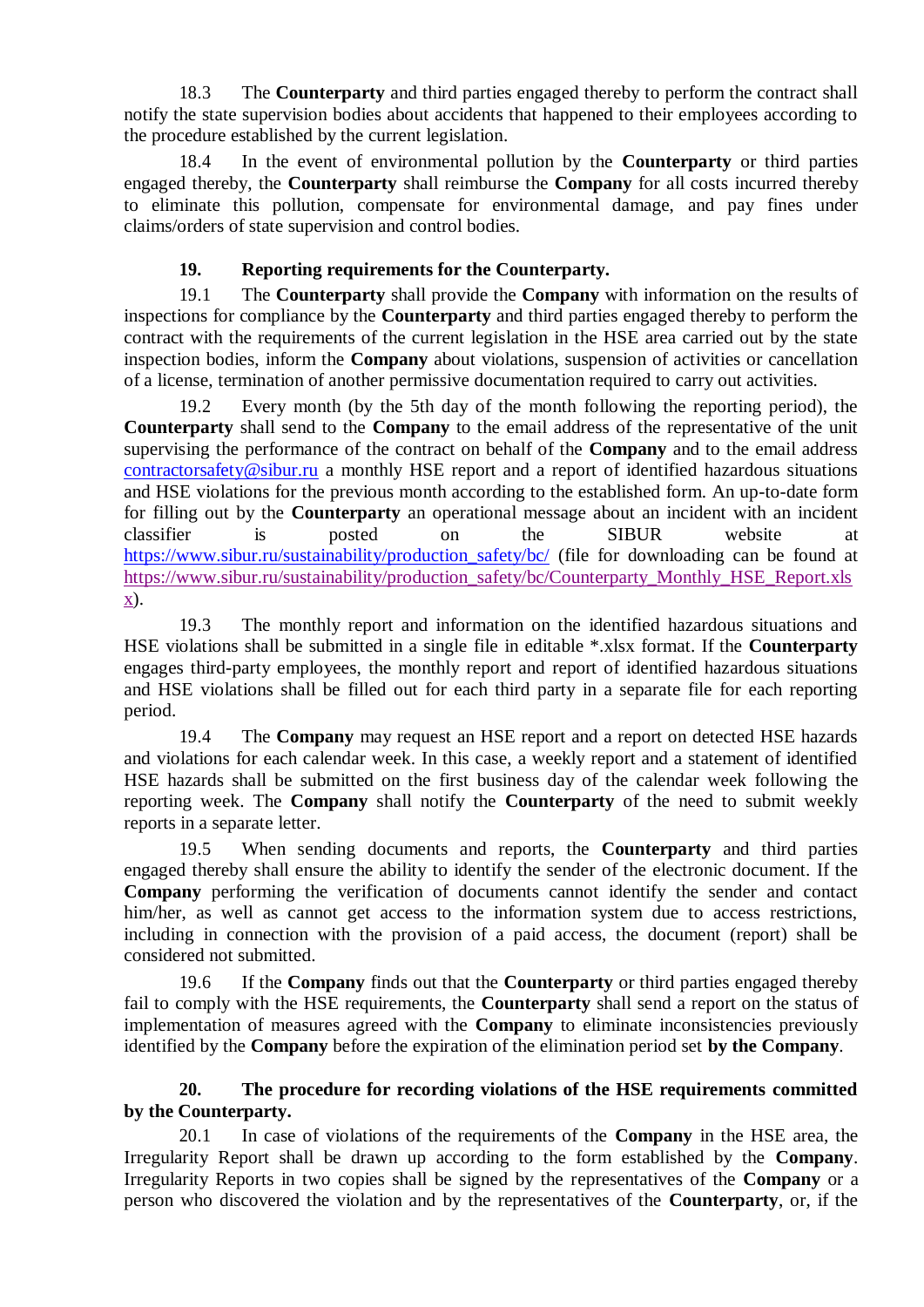representative of the Counterparty refuses to sign the report,

- unilaterally by the representative of the **Company** or by the person who discovered the violation, and shall constitute the grounds for the payment by the **Counterparty** of fines, the amounts of which shall be established by the contract and shall depend on the type of violation. Based on the Irregularity Report, the **Company** shall notify the **Counterparty** in writing of the need to transfer the amount of fine to the account of the **Company**. Prior to settlements with the **Counterparty**, the **Counterparty** shall provide the **Company** with a copy of the payment order on the transfer of the fine amount with the bank's mark. Without a copy of the payment order, the total amount payable to the **Counterparty** shall be reduced by the amount of the fine.

# **21. The procedure for the Counterparty's recording of a violation of KSR "Appearance in the territory of the Company in the state of alcoholic, narcotic, or other intoxication".**

<span id="page-15-0"></span>21.1 If there are suspicions that an employee of the **Counterparty** or a third party stays in the territory of the **Company** in the state of alcoholic, narcotic, or other intoxication, or smuggles substances that cause alcohol, narcotic or other intoxication to the territory of the **Company**, the **Company** may implement the following measures to record this fact:

- do not allow an employee of the **Counterparty** or a third party to enter the territory of the **Company**;

- confiscate personal pass of the employee of the **Counterparty** or a third party, in respect of whom the violation was revealed;

- call an authorized person of the **Counterparty** and/or a third party and the person responsible for carrying out works on the part of the **Company** to draw up a Violation Report according to the form established by the **Company**;

- draw up the Violation Report according to the form established by the **Company**  with the attachment of written explanations from the employee of the **Counterparty** or a third party. If the employee refuses to give explanations, such refusal shall be recorded in the Report. If the authorized representative of the **Counterparty** and/or a third party fails to appear and sign the Report within one hour from the moment the **Counterparty** and/or a third party are notified of the fact that a Report was drawn up against its employee, the person who discovered the violation shall execute the Report unilaterally with the involvement of two persons. In this case, the Report shall be considered valid without the signature of the **Counterparty** and/or a third party. If the employee of the **Counterparty** or a third party refuses to undergo a medical examination for the state of intoxication and/or fails to provide a medical report on the absence of a state of intoxication issued no later than 2 hours from the moment of drawing up the Report, the above Report shall be considered the basis for imposing penalties on the **Counterparty** provided for by the contract. Record on the absence of a state of intoxication shall be submitted to the HSE department of the **Company** no later than one working day after the medical examination;

- offer an employee of the **Counterparty** and/or a third party to pass a medical examination for intoxication. If the examination is carried out at the expense of the **Company**, the **Counterparty** shall reimburse the **Company** for the costs of examination if, according to the results of the examination, the state of intoxication is established. If the employee of the **Counterparty** and/or a third party, in respect of which the Violation Report was made according to the form established by the **Company**, refuses to pass a medical examination for the state of intoxication, the **Counterparty** shall arrange for a medical examination of the employee of the **Counterparty** and/or a third party in the municipal narcological dispensary within two hours after drawing up of the Report.

21.2 The **Company** shall have the right not to allow an employee of the **Counterparty** and/or a third party in respect of which, according to clause [21.1,](#page-15-0) the Violation Report was made according to the form established by the **Company**, to enter its territory to perform works under any contract concluded with the **Counterparty**. The exercise of this right by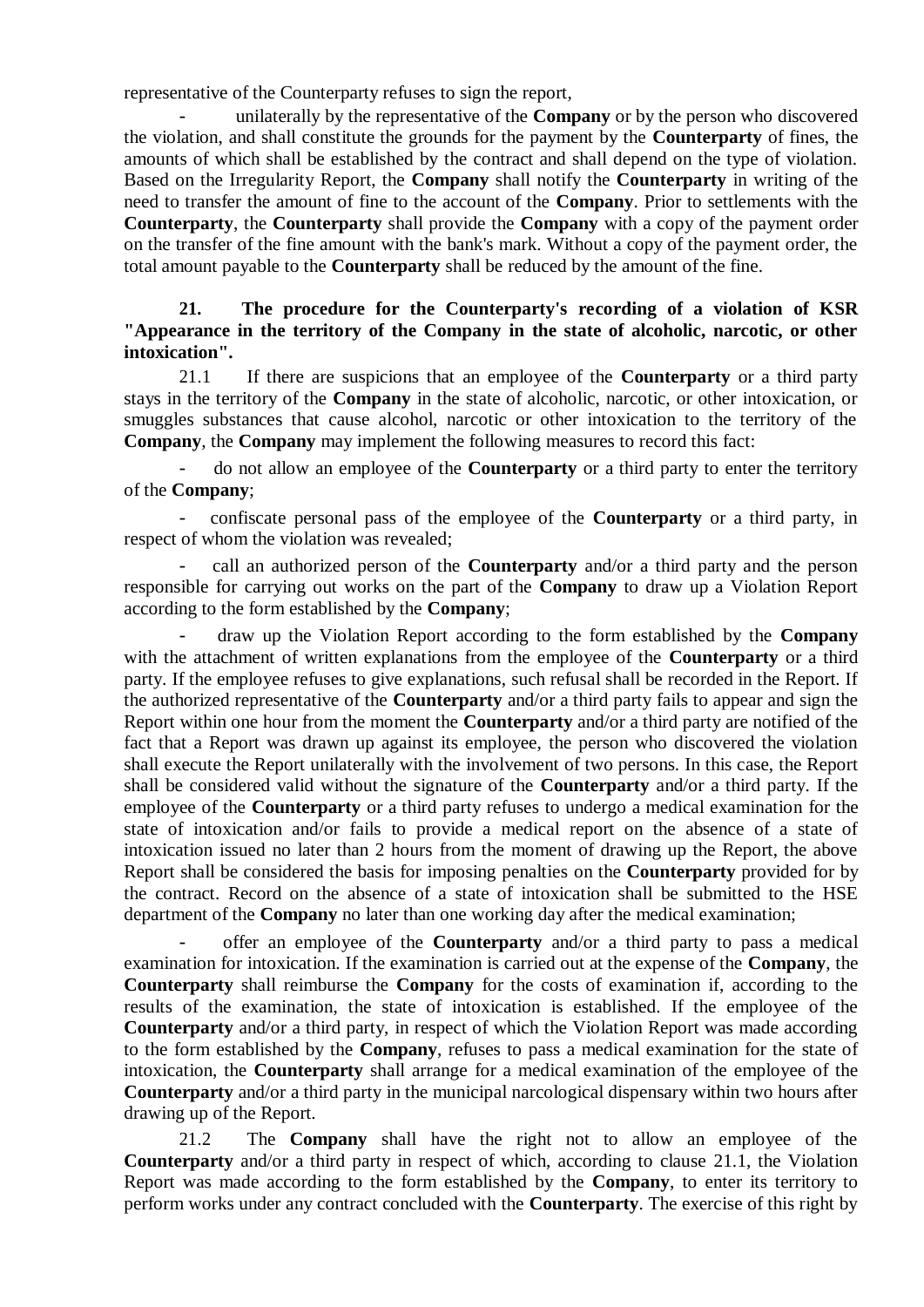the **Company** shall not relieve the **Counterparty** from the obligation to properly fulfill its obligations under the signed contracts within the time frame agreed upon by the Parties.

| Item No.                                 | Violation involving payment of fine by the<br>Counterparty to the Company on a case-by-case<br>basis*                                                                                                                              | Reference to<br>the clauses of<br>these HSE<br>requirements | Amount of<br>penalties,<br>thous. RUB |  |  |
|------------------------------------------|------------------------------------------------------------------------------------------------------------------------------------------------------------------------------------------------------------------------------------|-------------------------------------------------------------|---------------------------------------|--|--|
|                                          | <b>Violations of Key Safety Rules (KSR)</b>                                                                                                                                                                                        |                                                             |                                       |  |  |
| 1 KSR                                    | Concealment of information about major, significant,<br>potentially dangerous incidents (except for the<br>violations provided by clause 1.1 of the KSR and<br>clause 1.2 of KSR of this List).**                                  | clause 3                                                    | 100                                   |  |  |
| $1.1$ of<br><b>KSR</b>                   | Concealment of information about the incident<br>resulting in the death of any person staying in the<br>territory of the Company.**                                                                                                |                                                             | 500                                   |  |  |
| $1.2$ of<br><b>KSR</b>                   | Concealment of information about the incident,<br>which resulted in any degree of injury to the health of<br>staying in the territory of the<br>person<br>any<br>Company.**                                                        |                                                             | 250                                   |  |  |
| 2 of KSR                                 | Performance of highly hazardous works without a<br>work permit.                                                                                                                                                                    |                                                             | 100                                   |  |  |
| 3 of KSR                                 | Disable or damage the integrity of interlocks, the<br>emergency shutdown system, and safety devices on<br>operating equipment without a relevant written<br>permission.                                                            |                                                             | 100                                   |  |  |
| 4 of KSR                                 | Appear in the Company's premises in a state of<br>alcoholic, narcotic, or other intoxication.                                                                                                                                      |                                                             | 100                                   |  |  |
| 5 of KSR                                 | Smoke (including e-cigarette) in the Company's<br>premises outside the places specially designated for<br>this purpose or use open fire without a special<br>permission.                                                           |                                                             | 100                                   |  |  |
| 6 of KSR                                 | Work at height without the use of collective<br>protective equipment accepted by the Company and<br>personal fall protection equipment.                                                                                            |                                                             | 100                                   |  |  |
| <b>Violation of the HSE Requirements</b> |                                                                                                                                                                                                                                    |                                                             |                                       |  |  |
| 1                                        | Violation of the requirements of the<br>current<br>legislation of the Russian Federation<br>and/or<br>requirements of the Company for HSE resulting in<br>the death of any person in the territory of the<br>Company.              |                                                             | 500                                   |  |  |
| $\overline{2}$                           | Violation of requirements of the current legislation of<br>the Russian Federation or requirements of the<br>Company for HSE resulting in damage of any<br>severity to the health of any person in the territory of<br>the Company. |                                                             | 250                                   |  |  |

# **22. The list of penalties to the Counterparty for violation of these Requirements\*\*\*\*\*:**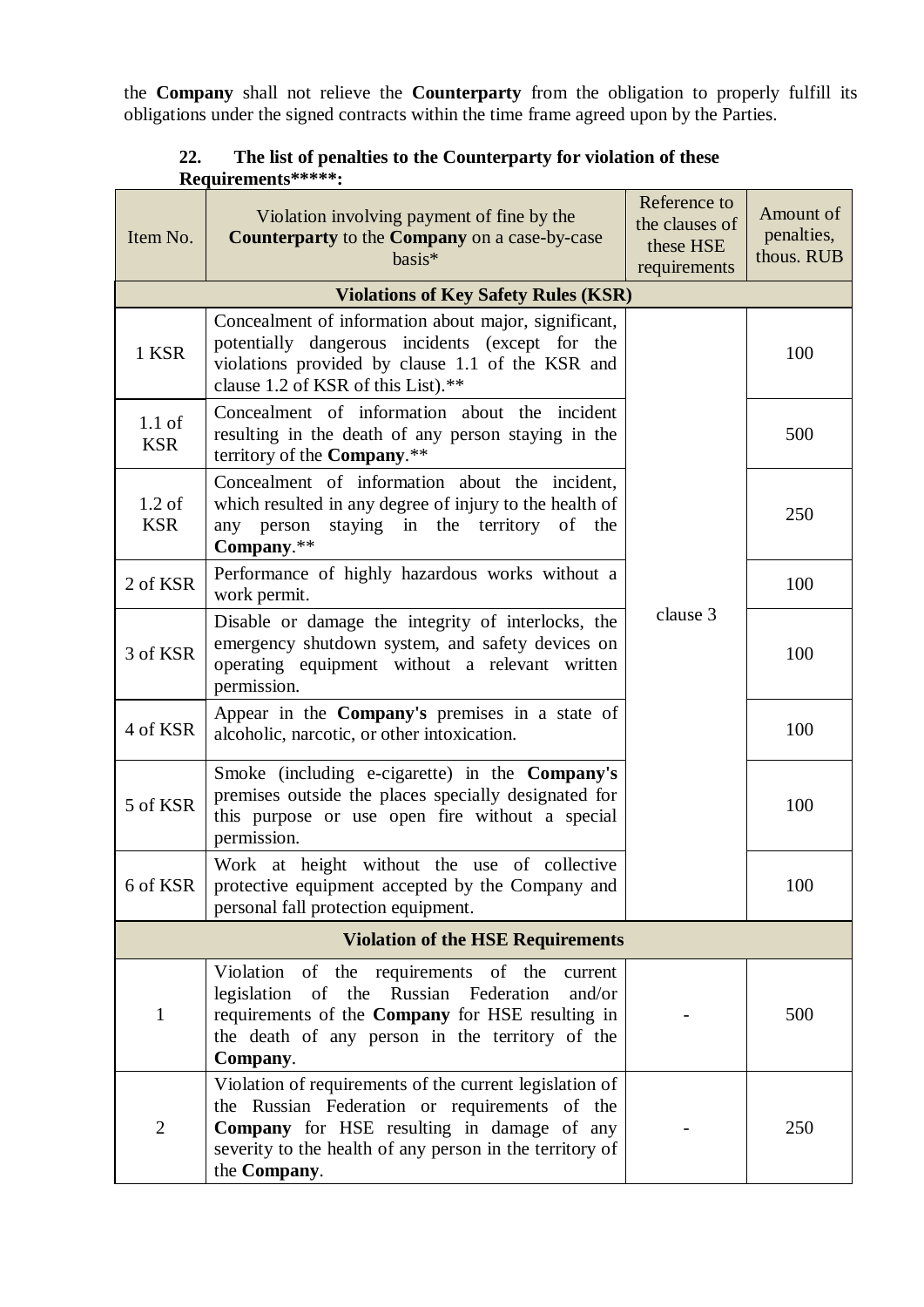| Item No.       | Violation involving payment of fine by the<br>Counterparty to the Company on a case-by-case<br>basis*                                                                                                                                                                                                                                                                                                                                                                                                                                                                 | Reference to<br>the clauses of<br>these HSE<br>requirements | Amount of<br>penalties,<br>thous. RUB |
|----------------|-----------------------------------------------------------------------------------------------------------------------------------------------------------------------------------------------------------------------------------------------------------------------------------------------------------------------------------------------------------------------------------------------------------------------------------------------------------------------------------------------------------------------------------------------------------------------|-------------------------------------------------------------|---------------------------------------|
| 3              | Breakage of poles, breakage of power lines, damage<br>to equipment, pipelines, underground utilities, or<br>other<br>material<br>damage<br>caused<br>by<br>the<br>Counterparty***.                                                                                                                                                                                                                                                                                                                                                                                    |                                                             | 80                                    |
| $\overline{4}$ | Violation of the requirements of the work permit,<br>operations certificate, method statement, work plan,<br>or other permit documents for the right to perform<br>work, as well as the lack of HSE permits (except for<br>the violations specified in clauses 2 of KSR, 6 of<br>KSR of this List).                                                                                                                                                                                                                                                                   |                                                             | 80                                    |
| 5              | Resumption by the <b>Counterparty</b> of work previously<br>suspended by the Company until the elimination of<br>the identified HSE violations.                                                                                                                                                                                                                                                                                                                                                                                                                       |                                                             | 80                                    |
| 6              | Failure to comply with the deadlines determined by<br>the <b>Company</b> for the elimination of the previously<br>revealed HSE violations, as well as for providing the<br>information on the elimination of HSE violations<br>and/or implementation of HSE measures.                                                                                                                                                                                                                                                                                                 |                                                             | 30                                    |
| $\tau$         | Providing false information, as well as making<br>unidentifiable or false signatures, numbering and<br>details, other adjustments aimed at non-compliance<br>with HSE Requirements in documents (certificates,<br>protocols, opinions, certificates (including medical<br>ones), work permits, operations certificates, method<br>statements, work plans, and other documents) and<br>copies thereof.                                                                                                                                                                 |                                                             | 80                                    |
| 8              | Involvement<br>the<br><b>Counterparty</b><br>the<br>by<br>in<br>of the<br>contractual<br>of<br>performance<br>scope<br>work/performance of obligations under the contract<br>of the third parties without appropriate approval of<br>such third party (including cases of involvement of<br>employees under civil law contracts<br>without<br>appropriate approval, as well as cases of failure to<br>provide a copy of the employment contract of the<br>employee at the request of the <b>Company</b> ).                                                            | clauses 1.8-<br>1.9                                         | 80                                    |
| 9              | Absence/non-representation<br>Company's<br>the<br>at<br>territory of the <b>Counterparty's</b> occupational safety<br>specialists appointed and agreed with the Company<br>or the Counterparty's road safety specialists or<br>persons responsible for industrial environmental<br>operations with production<br>control,<br>for<br>and<br>and<br>with<br>consumption<br>waste<br>compliance<br>environmental legislation of the Counterparty under<br>the requirements for the organization of the HSE<br>management system in the territory of the <b>Company</b> . | clauses 2.2-<br>2.9                                         | 50                                    |
| 10             | Violation of requirements for the provision of HSE<br>documentation.                                                                                                                                                                                                                                                                                                                                                                                                                                                                                                  | clause 4                                                    | 50                                    |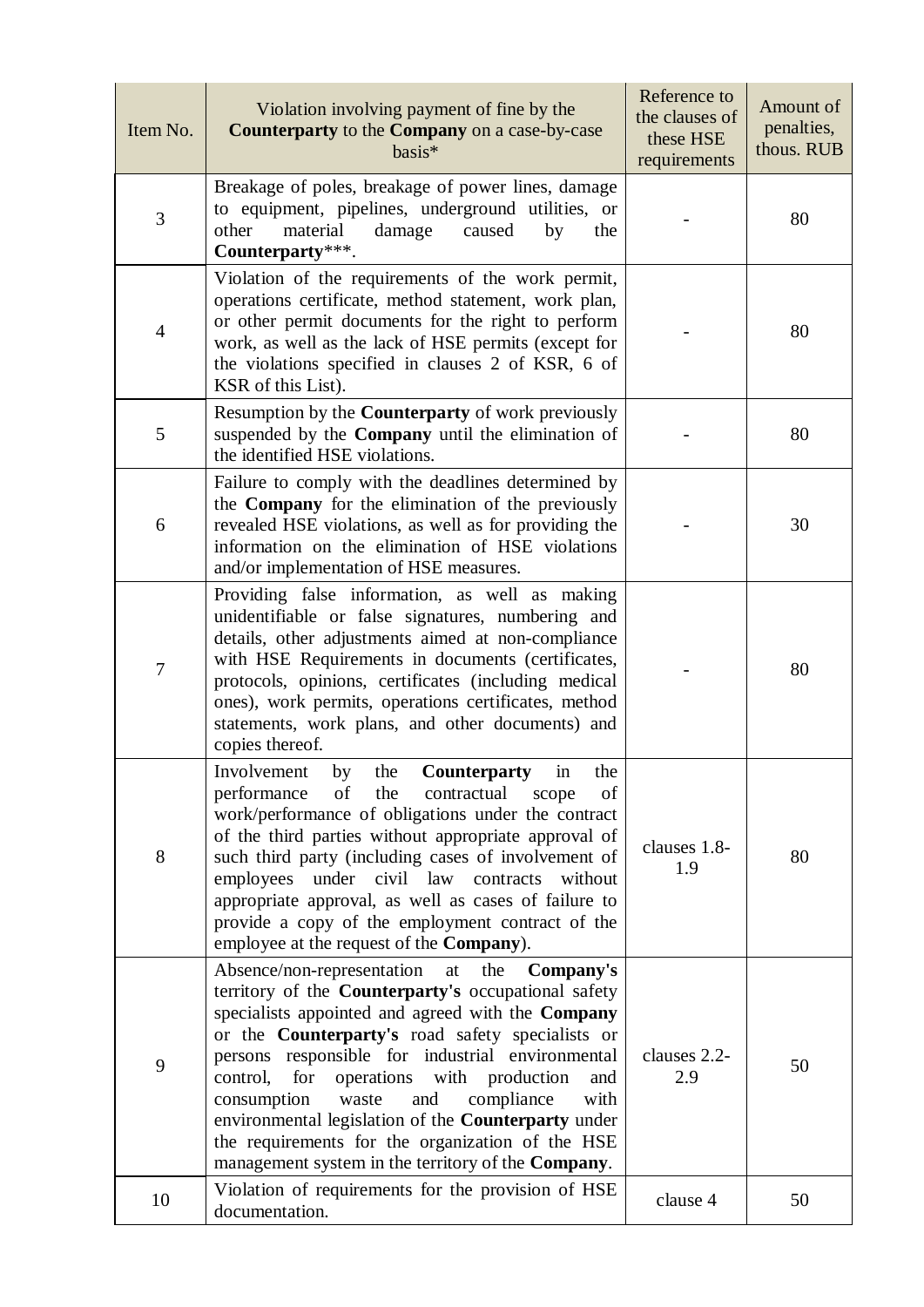| Item No. | Violation involving payment of fine by the<br>Counterparty to the Company on a case-by-case<br>basis*                                                                                                                                                                                         | Reference to<br>the clauses of<br>these HSE<br>requirements | Amount of<br>penalties,<br>thous. RUB |
|----------|-----------------------------------------------------------------------------------------------------------------------------------------------------------------------------------------------------------------------------------------------------------------------------------------------|-------------------------------------------------------------|---------------------------------------|
| 11       | Violation<br>of<br>the<br>requirements<br>for<br>training,<br>briefings and knowledge<br>certification,<br>tests of<br>employees in the field of HSE.                                                                                                                                         | clause 5                                                    | 50                                    |
| 12       | Violation of the requirements for the organization of<br>examinations,<br>compulsory psychiatric<br>medical<br>examination and medical safety for employees.                                                                                                                                  | clause 6                                                    | 50                                    |
| 13       | Violation of the requirements aimed at preventing the<br>spread of coronavirus infection.                                                                                                                                                                                                     | clause 7                                                    | 50                                    |
| 14       | Violation of the requirements for the provision and<br>use of personal protective equipment (except for<br>violations under clauses 6 of KSR, 4 of this List).                                                                                                                                | clause 8                                                    | 30                                    |
| 15       | Violation of the requirements for<br>equipment,<br>materials, workplaces, and safe work.                                                                                                                                                                                                      | clause 9                                                    | 50                                    |
| 16       | Violation of safety requirements in the operation of<br>lifting equipment, including hoisting structures, as<br>well as loading and unloading work and placement of<br>cargo (except for the violation stipulated by clause 4<br>of this List).                                               | clause 10                                                   | 50                                    |
| 17       | Violation of electrical safety requirements (except for<br>violations provided for in clauses 2 of the KSR, 4 of<br>this List).                                                                                                                                                               | clause 11                                                   | 50                                    |
| 18       | Violation of safety requirements for work at height<br>(except for the violations specified in clauses 2 of<br>KSR, 6 of KSR of this List).                                                                                                                                                   | clause 12                                                   | 50                                    |
| 19       | Violation of fire safety requirements (except for<br>violations provided for in clauses 2 of the KSR, 5 of<br>KSR, 4 of this List).                                                                                                                                                           | clause 13                                                   | 50                                    |
| 20       | Violation of transport safety requirements.                                                                                                                                                                                                                                                   | clause 14                                                   | 50****                                |
| 21       | Violation of radiation safety requirements.                                                                                                                                                                                                                                                   | clause 15                                                   | 50                                    |
| 22       | Violation of requirements for the observance of labor<br>discipline.                                                                                                                                                                                                                          | clause 16                                                   | 80                                    |
| 23       | Violation of the procedure for handling the waste<br>generated during the work performance, including<br>temporary waste storage in areas not designated for<br>these purposes, failure to perform obligations in<br>regard to timely waste removal, littering<br>the<br>Company's territory. | clause 17.2                                                 | 80                                    |
| 24       | Contamination of the Company's premises with oil<br>products and other substances that have a negative<br>impact on the environment, including waste from<br>vehicle washing.                                                                                                                 | clause 17.3                                                 | 80                                    |
| 25       | Violation of the requirements for the investigation of<br>incidents.                                                                                                                                                                                                                          | clause 18                                                   | 30                                    |